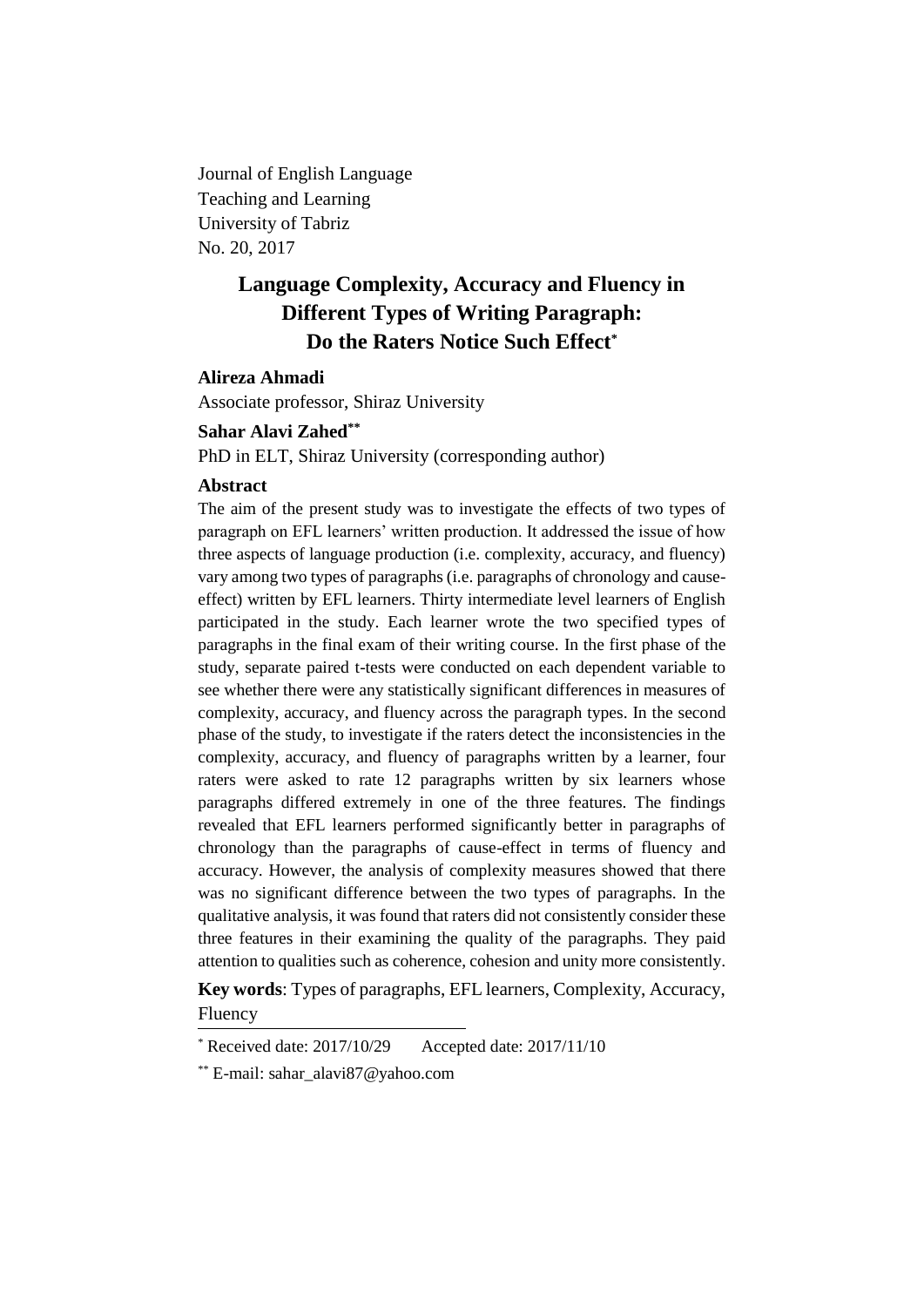#### **Introduction**

It is believed that second language performance could be explained through features of complexity, accuracy and fluency (CAF) (Ellis, 2003, 2008; Ellis & Barkhuizen, 2005; Freeman, 2009; Skehan, 1998). These three concepts have been used in investigating learners' language performance, both in oral and written forms.

As for the origin of the three concepts, In 1980s, a distinction was made between the fluency and accuracy of language use (Brumfit, 1984). Skehan (1989) added the third concept (complexity) to the triad. Complexity refers to the elaborateness and variety of the produced language (Ellis 2003). It is estimated by considering the number of subordinate clauses per clause (Wigglesworth, 1997) and the number of subordinate clauses per T-unit (Mehnert, 1998). Accuracy refers to the production of error-free language. It is estimated by considering the percentage of error‐free clauses (Foster & Skehan, 1996; Skehan & Foster, 1999; Yuan & Ellis, 2003) and the percentage of correct use of target features (Crookes, 1989; Wigglesworth, 1997). Fluency refers to the speed of language processing and the general language proficiency. It is estimated by considering the mean length of utterances (Kormos  $\&$ Dénes, 2004).

The present study was to investigate if the variation in the type of paragraph affects the quality of paragraphs written by EFL learners in terms of complexity, accuracy, and fluency. Two chosen paragraph types are chronology and cause-effect. So, the study is to investigate the probable variation in CAF features in chronology and cause-effect paragraphs.

The following research questions are addressed to this end:

- 1. Are there any varieties of CAF features in two types of paragraph (chronology and cause-effect)?
- 2. Do the raters notice CAF features in assigning scores to writing samples of chronology and cause-effect?

## **Review of Literature**

There is measurable processing competence underlying language proficiency. A model for assessing the processing competence in tests is cited in Van Moere (2012). It assumes that the processing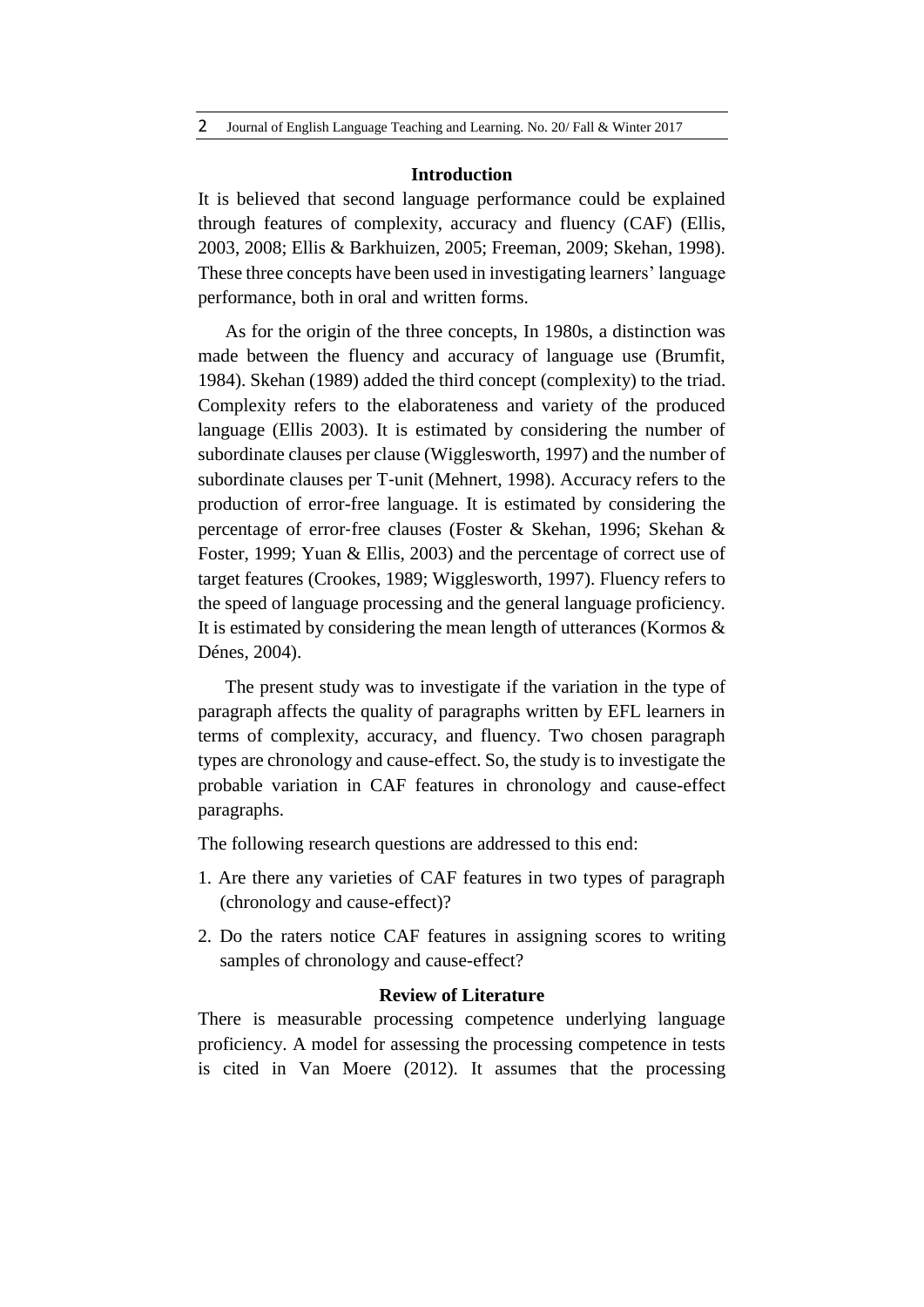competence is operationally defined as automaticity, assessed in terms of CAF features of the performance. The model consists of some levels related to the input, the psycholinguistic processing performed by the test taker and the output. The input is a prompt or question in a test. It is related to the manner in which the input is presented and its content. These two factors affect the item difficulty. The following level of the model relates to the internal processing of language, linguistic units. Processing production deals with conceptualizing the message and forming the lexical items within a syntactic structure. The aspects of production which are objectively measurable are complexity, accuracy, and fluency.

Measures of grammatical accuracy, complexity, vocabulary, pronunciation, and fluency guide in discriminating the proficiency levels of learners. They have independent contributions to the overall impression of the learners. A combination of these features determines the overall proficiency of the learner. These estimated measures in the learners' production vary according to their proficiency level. More problematic features can be observed in the productions of learners with lower proficiency level than those with higher proficiency level (Iwashita, Brown, Mcnamara & O'hagan, 2008). The learners with higher proficiency engage more constructively demonstrating a range of speech functions such as suggestions, agreement or disagreement, explanations, and challenges (Gan, 2010).

Once learners pay attention to one aspect of language production, some other dimensions are affected. Paying attention to each measure of CAF may result in various effects. When one pays attention to accuracy, he will present slower and less complex production; however, it enables them to speak confidently. When one deals with, he will produce novel structures, but more errors in production. When he pays attention to fluency, he will focus less on accuracy and complexity. Furthermore, the measures are supportive in the sense that development in any one of these dimensions of proficiency might depend on the development of another. As an example, the vocabulary growth will increase by the rapid increase in grammatical development (Freeman, 2009; Skehan, 2003).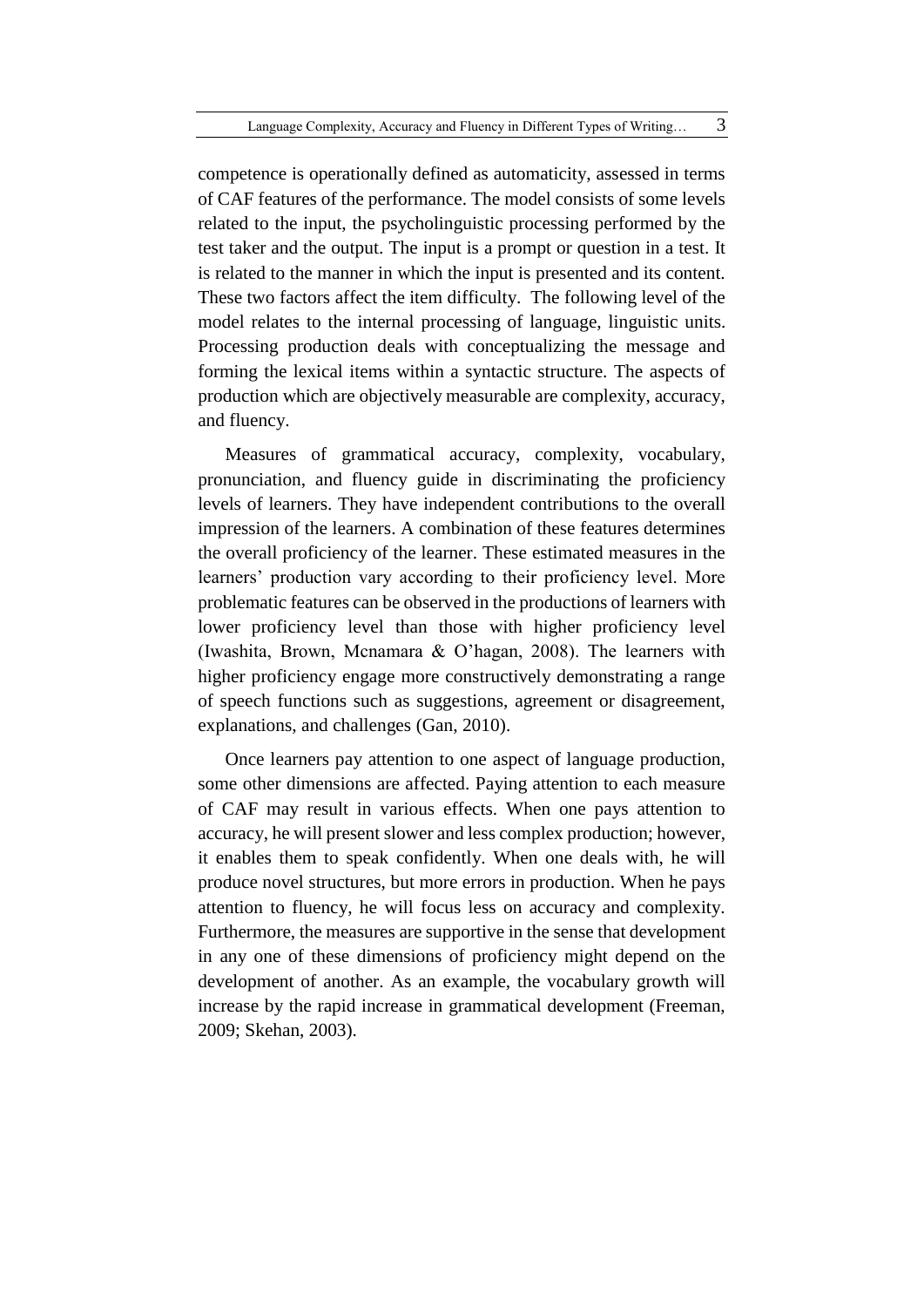The measures do not work for both individuals and groups as the basis for an SLA index of development. As an example, the average length of error-free T-units works well at the level of group, but not necessarily for individuals. When the progress of a group is charted, a steady improvement (an ascending line) over a period of time appears. However, this ascending line does not appear when the progress of individuals is observed. Therefore, the assumption of steady improvement in target language fluency, complexity and accuracy does not exist. It should be noted that from a complex systems theory, this variability is an important source of information about the underlying developmental process (Larsen-Freeman, 2006, 2009).

Some raise the question about the role of group rather than the individual work in the measures of fluency, accuracy and complexity in teaching contexts where formative assessments of second language writing ability are required. But, discourse analysis of the written products produced in collaborative tasks and pair works has shown that collaboration just affects accuracy but not fluency and complexity (Taylor & Wigglesworth, 2009).

### **Task effect**

Concerning the effect of prompts on test performance, the studies have indicated significant differences in syntactic complexity and fluency of the test takers' production in different types of prompts. The prompts that elicited longer and more complex production encouraged testtakers to explain their family circumstances or speculate about their future. The Family prompt was an example of these categories. The prompts with more factual content elicited shorter, less complex turns. They required the test takers to present new topics (Leaper & Riazi, 2013). Tasks which were more familiar to the learners and whose structures were clear, such as presenting personal information, led to higher accuracy and fluency than complexity. Tasks that needed manipulation of information led to more complexity. Narrative tasks presented higher complexity but lower accuracy and fluency (Skehan, 2009). Learners performed better in the instruction task than in the argumentative task in terms of fluency and accuracy. However, complexity measures in argumentative essays were higher than those in instruction essays (Rezazadeh, et al., 2011).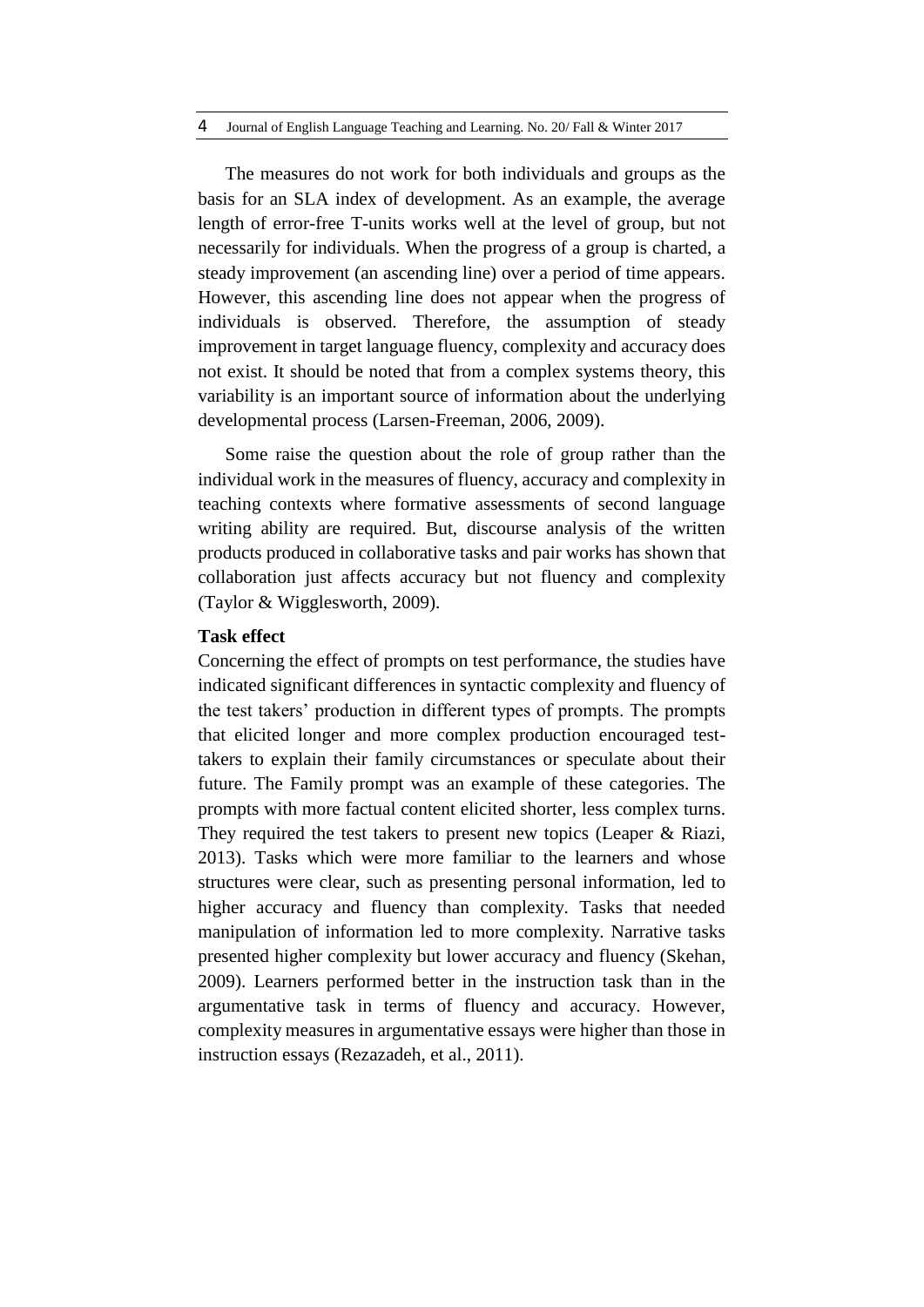Narrative structured task which is defined by such characteristics as clear time line, a script, a story with a beginning, middle, and end, and appealing to what is familiar in the writer's mind and the presence of a problem solution structure has a significant effect on the accuracy and fluency of the learners' writing performances, but not on the complexity. Performance in the structured tasks is more accurate than performance in the less structured tasks. So, the existence of structure in a narrative facilitates the production of accurate utterances. Furthermore, task structure can lead to the production of more fluent language. When learners plan their performance before their production of structured tasks, they will be able to produce more fluent language (Seyyedi, et. al., 2014).

The knowledge of the genres is important for writing a text. For example, for writing argumentative texts, learners should use the knowledge-transforming strategy; it needs higher planning demands, processes and cognitive effort; however, for writing narratives, learners should use easier knowledge-telling strategy. It needs lower planning demands, processes and cognitive effort. Furthermore, the type of genre selected affects the structure of the text indicated by the use of connectives. The chronological relations of events in narrative texts limit the need to use a large number of different connectives. However, there are more needs of use of connectives in the argumentative texts (Favart & Chanquoy, 2007).

Literature-response topics affect the oral production of EFL learners. Shiriyan and Nejadansari (2014) focused on measures of CAF concerning this issue. They provided the experimental group with some pieces of short literature reading texts with interesting content and with appropriate readability to motivate them to talk about their similar experiences. The results showed that literature-based activities improved the CAF features of EFL learners' oral production. They argued that the materials to which feeling and emotion are attached produce more vivid and long lasting memories. So, literature-based activities provide an authentic context in which learners can increase their grammatical and lexical knowledge. Literature-based activities lead to more fluent and accurate second language oral production.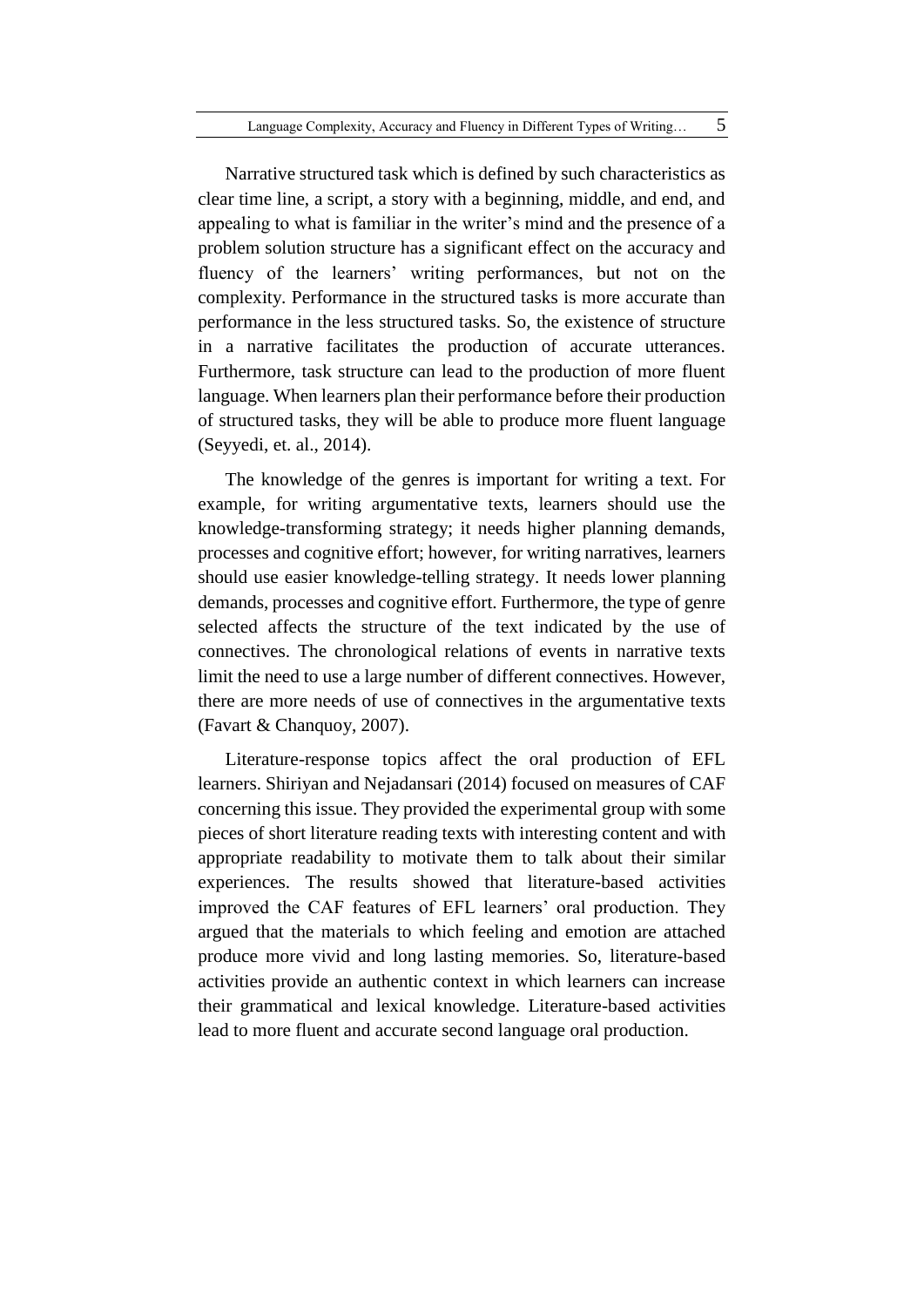#### 6 Journal of English Language Teaching and Learning. No. 20/ Fall & Winter 2017

Ismail, Samad, Eng. and Noordin (2012) investigated the effects of task complexity on the grammatical accuracy and syntactic complexity of second language production. Task reasoning demand (TRD) was a dimension of task complexity in Robinson's Cognition Hypothesis (2005). It was the extent to which a task required learners to reason, to explain causations and to give justifications. In a low complexity task, the learners had a general idea on the content of the paragraph. In a high complexity task, the learners might access their schemata, choose the relevant information, build on the knowledge through interaction with other learners, talk about their preferences and their emotions, argue and reason, justify their arguments, and provide cause-effect relationships. The results of their study indicated that more task reasoning demand resulted in greater syntactic complexity than less task reasoning demand. However, more task reasoning demand showed significantly less grammatical accuracy than less task reasoning demand. It was mentioned that accuracy was gained at the expense of complexity.

There are some differences in the quality of language production among native and non-native speakers. Native speakers, who have an implicit knowledge of their language systems, maintain their fluency regardless of the structure or complexity of the task they are dealing with. They plan their production easily. Thus, they have fewer problems concerning the fluency of their production. They can also focus on the accuracy of their production more. Non-native speakers have more problems in planning the structure of what they are to produce. Since the events in a narrative task are presented in a predictable way, the burden in their processing can be eased by presenting a narrative task to the learners. Regarding complexity, more task complexity results in more syntactic complexity for nonnative speakers in comparison with native speakers (Foster & Tavakoli, 2009).

Therefore, far little empirical research has been undertaken on the effect of types of paragraph on the measures of fluency, complexity and accuracy, and more specifically on whether and how raters notice such features in writing productions and base their sores on such features. The present study, therefore, has focused on this issue.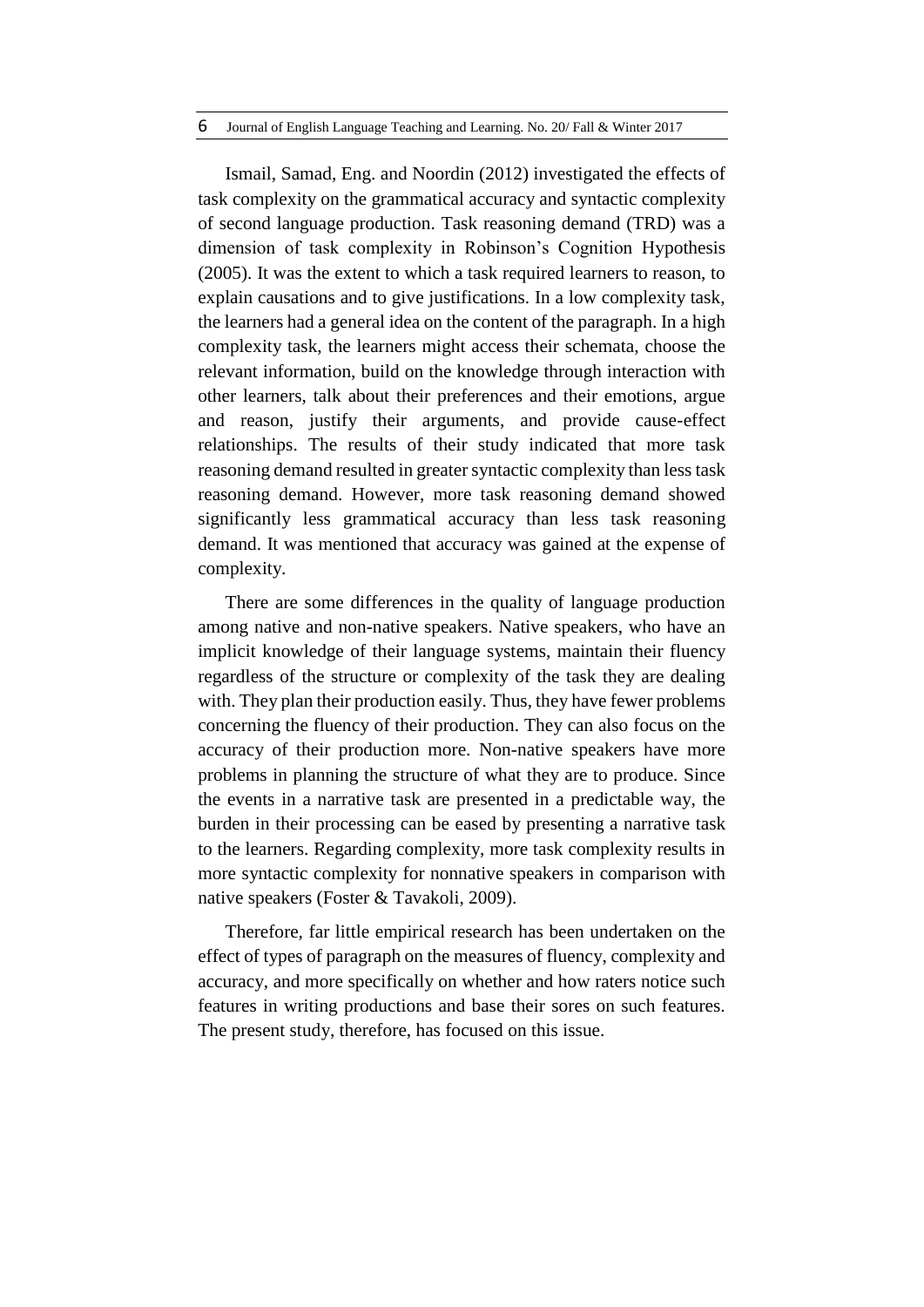### **Method**

This study employed a mixed methods design, which combines quantitative and qualitative approaches in a single study. It is used with the purpose of expanding the breadth and range of the study (Ary, Jocabs & Sorensen, 2016).

# **Participants**

Thirty under-graduate students, 13 males and 17 females, studying in Hakim Sabzevari University, Iran, participated in this study. All of the students majored in English and were selected based on their availability. They were at the age range of 19 to 24. All of them had prior experience in writing academic English paragraphs. They had taken writing courses to enhance their English writing ability, and they had had formal training in English writing skills. The course of writing, which they had passed, oriented them to the use of writing conventions and standards including the general skills of writing as well as the basic structure of writing essays (the thesis statement, specific support, organization, unity, coherence and cohesion).

# **Materials**

Sixty paragraphs, 30 paragraphs of cause-effect and 30 paragraphs of chronology, written by the participants made the data of this study. In fact, each participant produced two samples of writing: one a chronology paragraph and one a cause-effect paragraph.

### **Raters**

Four raters participated in the study. They were Ph. D. candidates in Shiraz University, and had learned English in an EFL context. They are described in detail below.

- Rater 1 had taught General English in schools, English institutes and universities for eight years. However, he had taught writing for one year at intermediate levels. As for the rating experience, he was familiar with TOEFL or similar standard rating scales, although he did not use them in practice. Furthermore, he was familiar with some rating scales prepared by English institutes, and had used them for two years.
- Rater 2 had taught General English in institutes for six years. Furthermore, he had taught writing for three years at advanced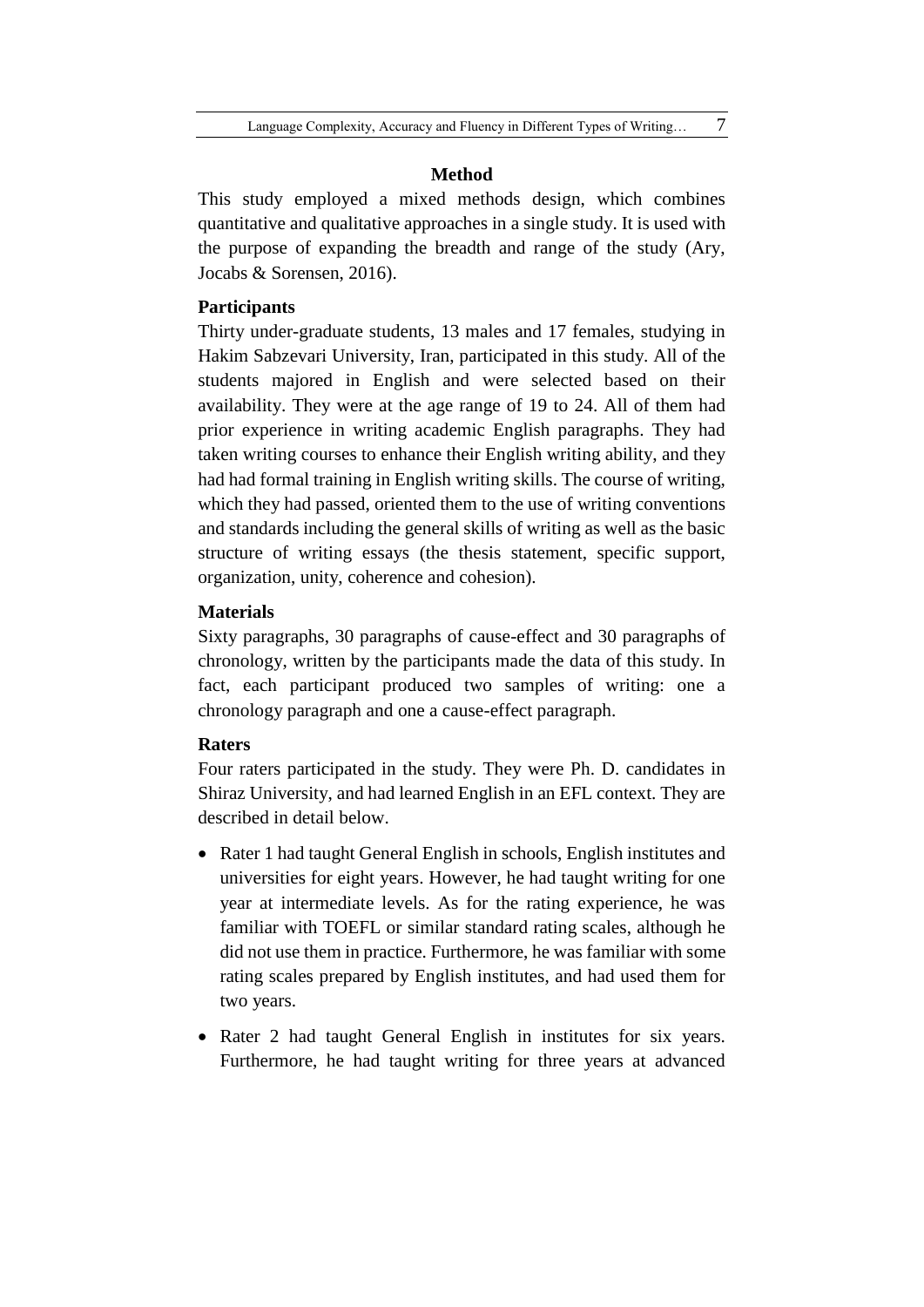levels. As for the rating experience, he was familiar with TOEFL or similar standard rating scales. He had also used them for two years.

- Rater 3 had taught General English in English institutes and university for nine years. However, she had not taught writing specifically. As for the rating experience, she was not familiar with TOEFL or similar standard rating scales or even the rating scales prepared by English institutes.
- Rater 4 had taught General English in the schools, English institutes and universities for eight years. Furthermore, she had taught writing for two years at advanced levels. As for the rating experience, she was familiar with TOEFL or similar standard rating scales for four years, and had used them for two years.

To summarize, the raters had more or less similar background. All of them had the same level of education, being Ph. D. candidates, and were experienced in teaching English though they differed to some extent in their rating experiences. However, they became familiar with TOEFL iBT rating scale before conducting the study and rating.

### **Rating Scale**

TOEFL iBT holistic writing scale was used as a writing rubric for rating the learners' written paragraphs. It provides scores ranging from 0 to 5. It considers if the writing addresses the topic effectively; if it is wellorganized and well-developed; if it uses clearly appropriate explanations, exemplifications and details; if it displays unity, progression and coherence; if it displays consistent facility in the use of language; and if it demonstrates syntactic variety, appropriate word choice and idiomaticity, having minor grammatical and lexical errors.

# **Data Collection Procedure**

Sixty samples were gathered from the participants in their final exam session of their Writing Course. To test their ability in writing English paragraphs, they were asked to write two types of paragraphs, namely paragraphs of chronology and paragraphs of cause-effect. As for the paragraph of chronology, the students were supposed to write on a sufficiently interesting, exciting or unusual experience they had in their high school or university. For the paragraph of cause-effect, they were supposed to give reasons for their agreement or disagreement on the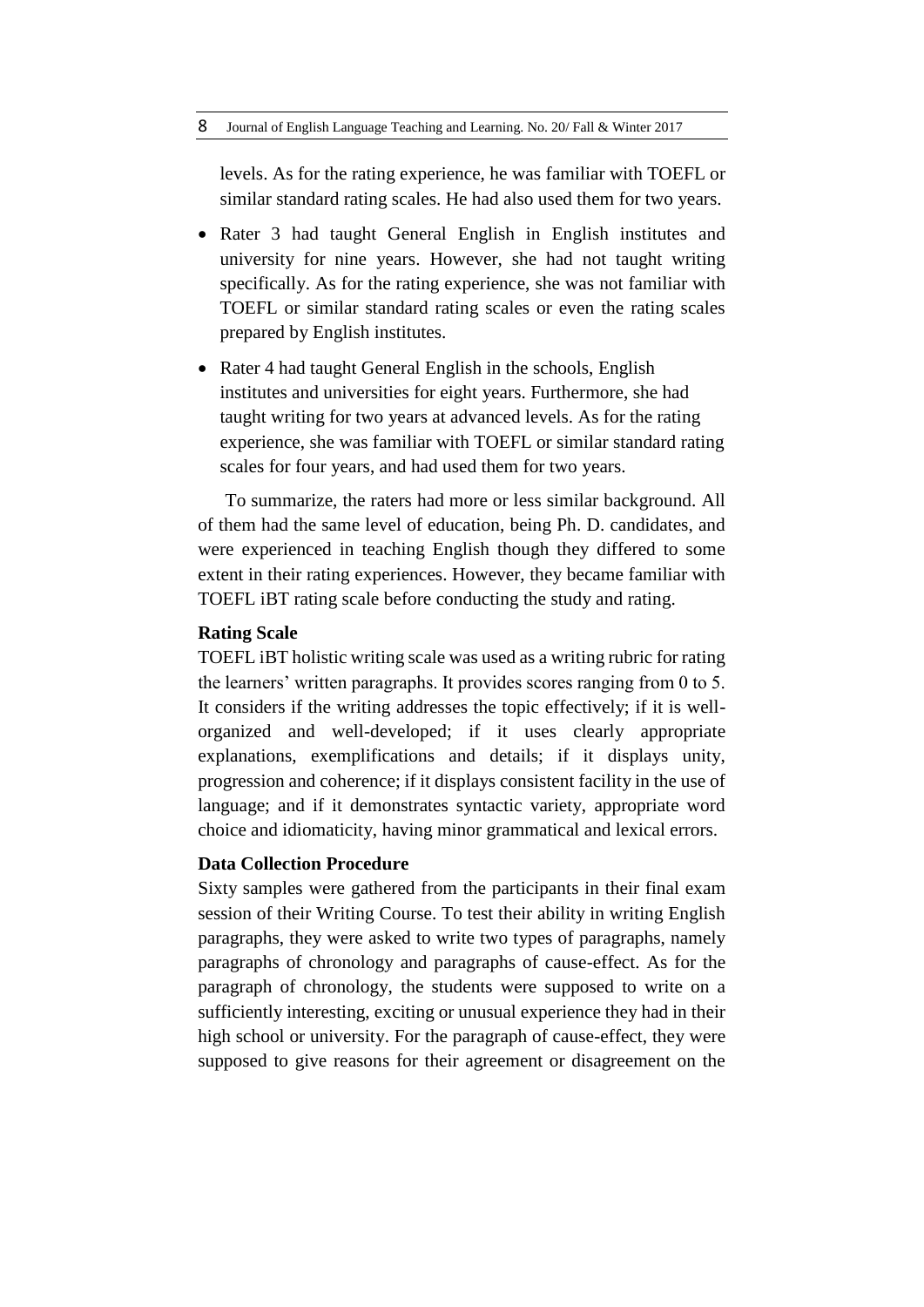claim that "the era of silver screen is coming to an end and people will eventually lose interest in going to the cinema".

# **Data Analysis Procedure**

In the first phase of the study, CAF measures were used to investigate the quality of the paragraphs. Schneider and Connor (1991) defined Tunits as any independent clause and all its required modifiers, or any non-independent clause punctuated as a sentence (as indicated by end punctuation), or any imperative. Following Wigglesworth and Storch (2009), fluency was measured in terms of the average number of words, T-units and clauses per text.

To investigate the complexity, first following Foster and Skehan (1996), the proportion of clauses to T-units was estimated. Second, following Wolfe-Quintero, et. al. (1998), the proportion of dependent clauses to clauses (DC/C), indicating the degree of embedding in the text, was estimated.

To investigate the accuracy, the proportion of error-free T-units to all T-units (EFT/T) and the proportion of error-free clauses of all clauses (EFC/C) were estimated (Wigglesworth & Storch, 2009). In the present study, syntactical errors (e.g., errors in word order, missing elements) and morphological errors (e.g., verb tense, subject-verb agreement, errors in the use of articles and prepositions, and errors in word forms) were considered as error. Errors concerning the word choice were taken into account when the word used obscured the meaning. Errors in spelling and punctuation were ignored.

To conduct the intra-rater reliability, the researcher randomly selected 15 paragraphs of chronology and 15 paragraphs of causeeffect. As the estimates of the number of words, the T-units, the dependent clauses and overall clauses per text are central in estimating CAF measures, she investigated them again after two weeks' time span. The reliability coefficients estimated separately for each measure turned out to be .98, .96, .97 and .96 respectively. Five samples were randomly selected from each type of paragraphs. As for inter-rater reliability, a Ph. D. candidate was asked to investigate the previously mentioned concepts to estimate the inter-rater reliability. It was estimated as .98, .95, .97 and .95 respectively.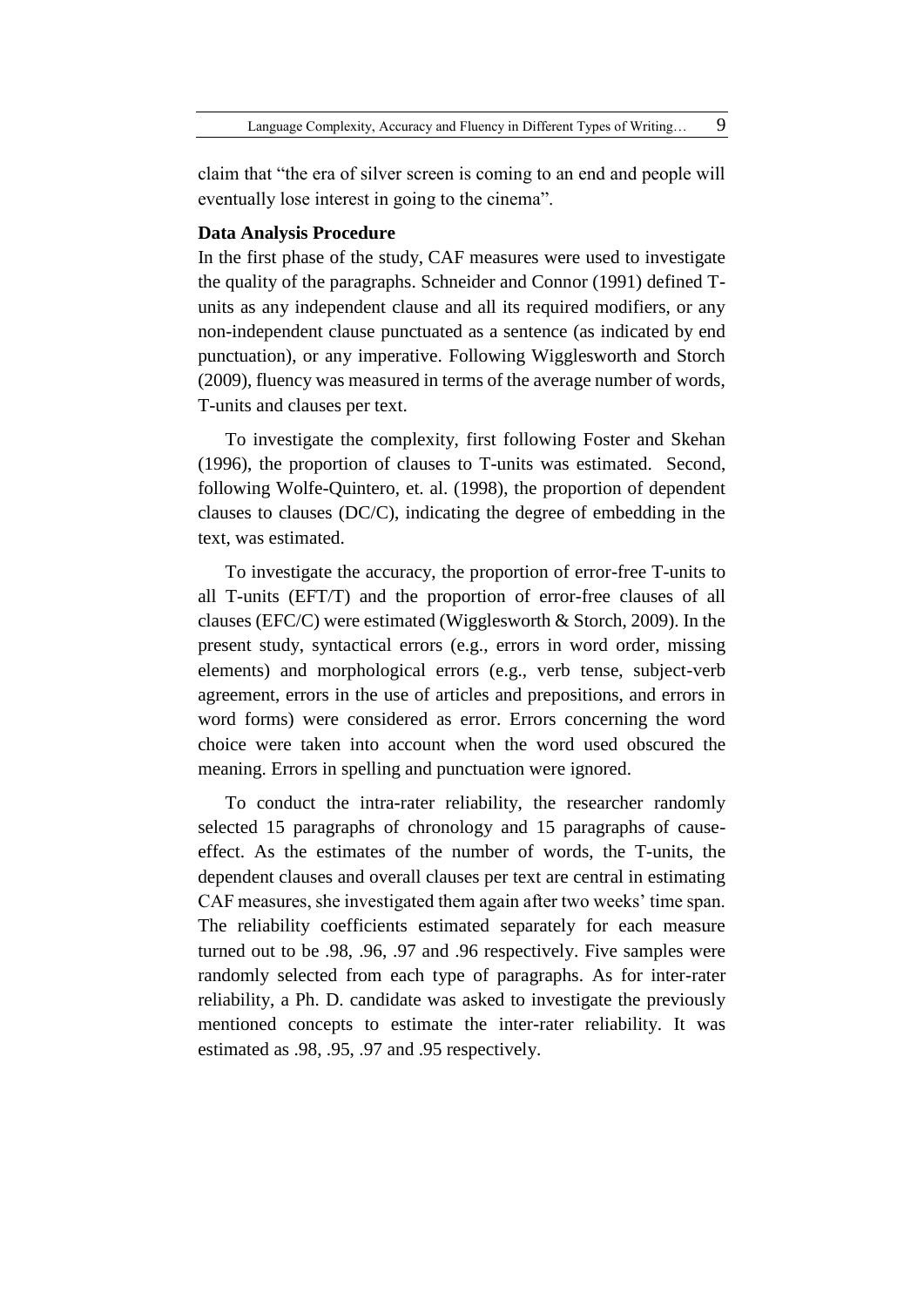A series of paired t-test were conducted on all the measures. To control for Type 1 errors, a Bonferroni adjustment to the alpha level of .5 was used to judge the statistical significance. Furthermore, the effect size related to each t-test was reported.

In the second phase of the study, to investigate if the raters notice CAF features in rating writing samples, four raters were asked to rate 12 paragraphs written by six learners whose paragraphs differed extremely in one of the three features. In fact, after careful analysis of the sample writings produced by 30 participants, it became clear that six participants had produced interestingly different samples in terms of CAF features in chronology and cause-effect paragraphs. Therefore, the samples produced by these participants (12 samples) were selected for the second phase of the study. In addition to practicality, selection of such samples were mostly guided by the question of whether raters would notice such differences in CAF features in writing samples produced by the same individuals, and consequently estimate writing ability differently across the two types of paragraphs or not. In fact, the raters were asked to comment on their rating explaining why they had assigned a certain score to a writing sample. In other words, they were expected to talk about the criterion they considered in rating.

#### **Results**

### **Fluency measures**

Table 1 shows the features of the paragraphs. It indicates that the learners have used a larger number of words, T-units and clauses in paragraphs of chronology compared to the paragraphs of cause-effect.

| Fluency          | of<br>Type   | N  | Mean   | Std.      | T           | Sig  | eta     |  |
|------------------|--------------|----|--------|-----------|-------------|------|---------|--|
|                  | paragraph    |    |        | Deviation | test        |      | squared |  |
|                  |              |    |        |           |             |      |         |  |
| Average words    | Chronology   | 30 | 142.8  | 35.74     | .05<br>1.99 |      | .12     |  |
| per text         |              |    |        |           |             |      |         |  |
|                  | Cause-effect | 30 | 130.36 | 28.87     |             |      |         |  |
|                  |              |    |        |           |             |      |         |  |
| Average          | Chronology   | 30 | 13.03  | 4.05      | 5.35        | .000 | .5      |  |
|                  |              |    |        |           |             |      |         |  |
| T-units per text | Cause-effect | 30 | 8.93   | 2.62      |             |      |         |  |
|                  |              |    |        |           |             |      |         |  |
| Average          | Chronology   | 30 | 16.41  | 4.50      | 5.31        | .000 | .49     |  |
| clauses per text |              |    |        |           |             |      |         |  |
|                  | Cause-effect | 30 | 11.51  | 3.13      |             |      |         |  |
|                  |              |    |        |           |             |      |         |  |

Table 1. Fluency Measures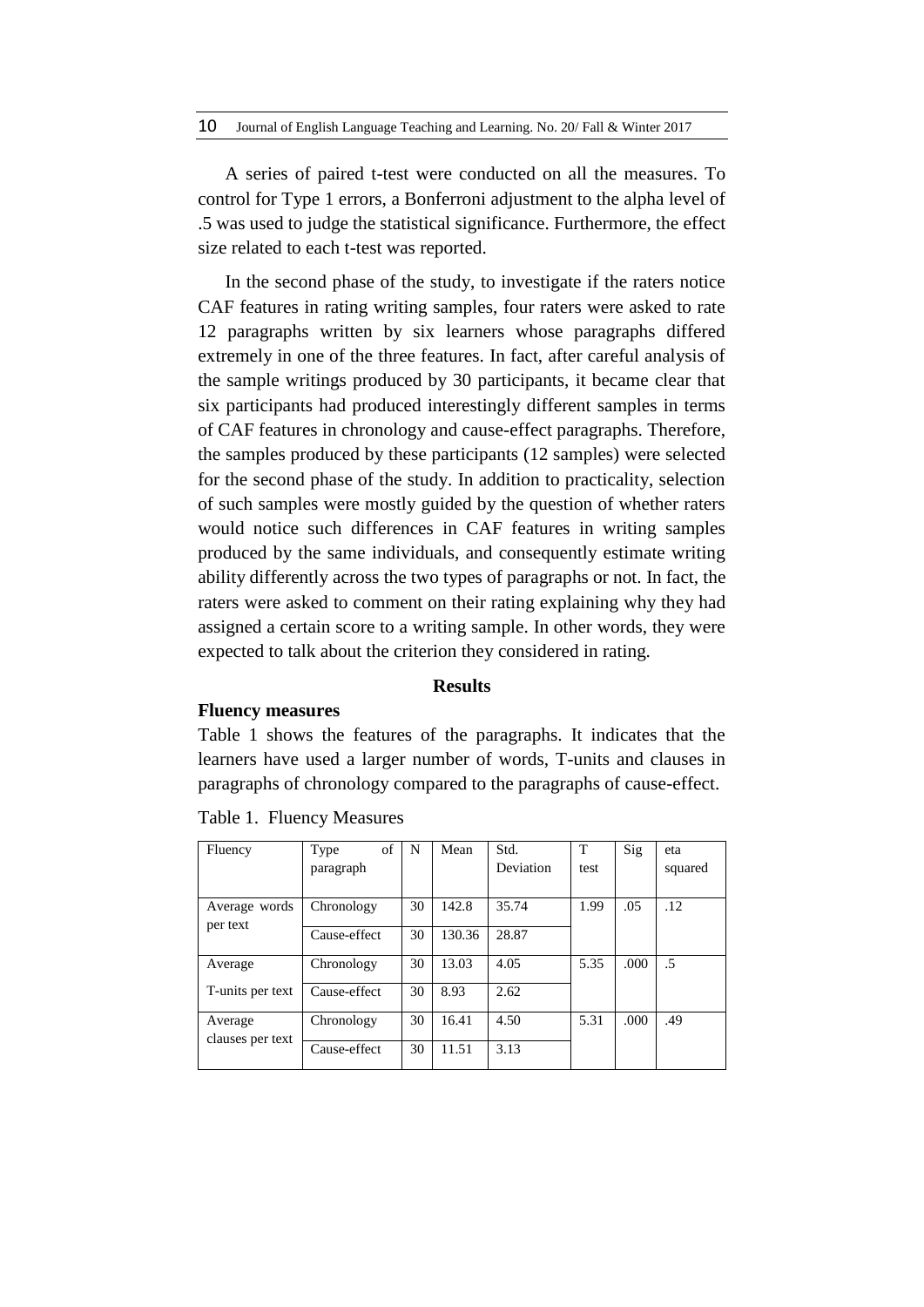However, to see whether such differences are significant, a number of paired sample t-tests were employed. The results of the paired sample t-tests shown in Table 1 reveal that the differences in the written paragraphs are statistically significant in three measures (words per text, T-units per text, and clauses per texts). To control for Type 1 errors, the estimated Bonferroni adjustment turned out to be .0125. Based on this correction, when the results in Table 1 are examined more carefully, we will see that for the average words per text, the differences can not be safely considered as significant, though in other two cases the results are significant. Overall, fluency is significantly higher in the paragraph of chronology than that of cause-effect paragraph.

The effect size values were calculated and reported in the table. Given our eta squared value of .12, .5 and .49 and following Cohen's (1988) guideline for interpreting them, it can be concluded that there were moderate effects in the estimates.

### **Complexity measures**

As it is evident in Table 2, there are more clauses per T-unit in paragraphs of chronology than the paragraphs of cause-effect. However, the dependent clauses percentage is higher in paragraphs of cause-effect.

The results of the paired sample t-tests shown in Table 2 reveal that the difference in the written paragraphs is not statistically significant in the two measures (clauses per T-unit, and dependent clauses percentage). The magnitude of the differences in the means related to dependent clauses percentage is very small (eta squared  $= .0004$ ). Thus, it can be said that the participants' writing samples are the same in terms of complexity feature across the two types of paragraphs.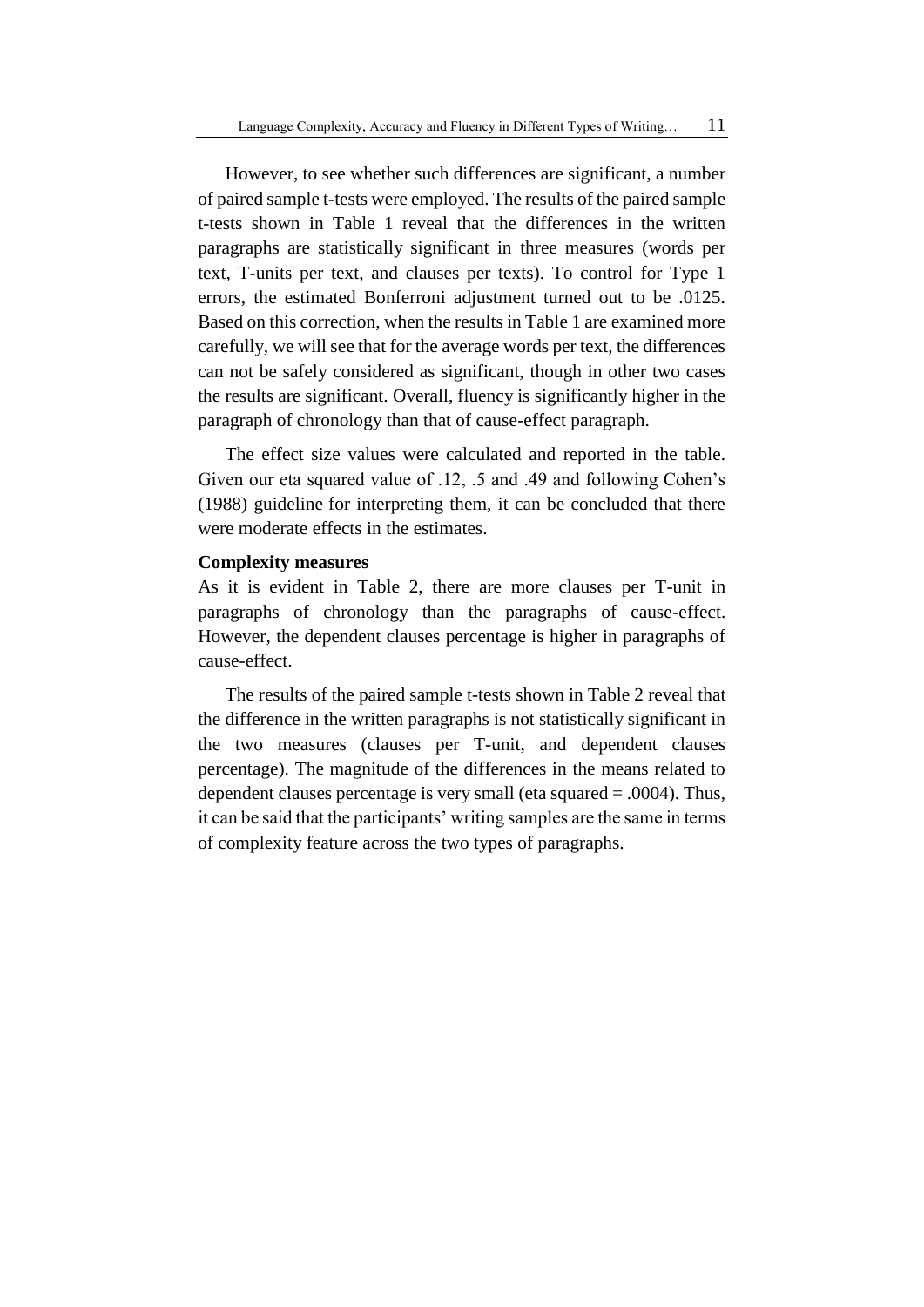| Complexity               | of<br>Type   | N  | Mean  | Std.      | T test  | Sig  | eta     |
|--------------------------|--------------|----|-------|-----------|---------|------|---------|
|                          | paragraph    |    |       | Deviation |         |      | squared |
| Clauses<br>per<br>T-unit | Chronology   | 30 | 1.32  | .21       | 1.083   | .288 | .04     |
|                          | Cause-effect | 30 | 1.28  | .26       |         |      |         |
| Dependent                | Chronology   | 30 | 22.31 | 11.57     | $-.112$ | .911 | .0004   |
| Clauses                  |              |    |       |           |         |      |         |
| Percentage               | Cause-effect | 30 | 22.63 | 13.34     |         |      |         |

#### Table 2. Complexity Measures

### **Accuracy measures**

As Table 3 shows, the mean scores of the paragraphs of chronology for both measures of accuracy are higher than the mean scores for paragraphs of cause-effect.

Table 3. Accuracy Measures

| Accuracy                               | of<br><b>Types</b> | N  | Mean  | Std.      | T test | Sig  | eta     |
|----------------------------------------|--------------------|----|-------|-----------|--------|------|---------|
|                                        | paragraph          |    |       | Deviation |        |      | squared |
| Error free T-<br>units                 | Chronology         | 30 | 62.94 | 19.19     | 2.522  | .017 | .18     |
| percentage                             | Cause-effect       | 30 | 52.87 | 21.58     |        |      |         |
| Error<br>free<br>clauses<br>percentage | Chronology         | 30 | 70.16 | 16.54     | 2.338  | .026 | .16     |
|                                        | Cause-effect       | 30 | 61.79 | 19.06     |        |      |         |

The results of the paired t-test for complexity variables (Table 3) show that the two paragraph types differ with regard to error free Tunits percentage and error free clauses percentage. Even when Bonferroni adjustment is applied (.02 in this case), the eta squared statistics of.18 and .16 indicate large effect sizes in estimates of error free T units percentage and error free clauses percentage, respectively. Thus, the results for accuracy indicate that paragraphs of chronology are more accurate than paragraphs of cause-effect.

Table 4 shows the CAF measures in paragraphs of chronology and cause-effect written by six EFL learners. Moreover, regarding the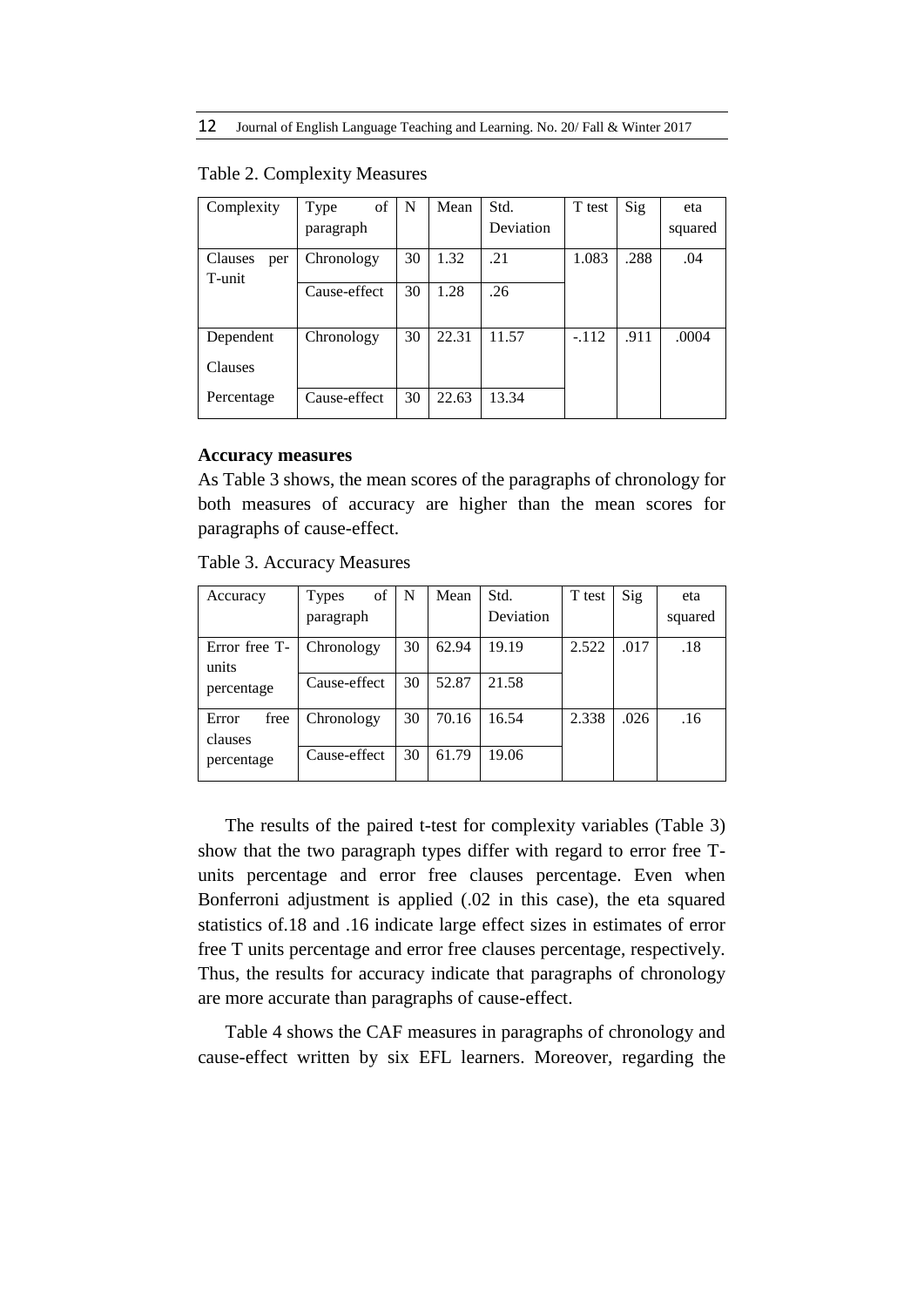paragraphs written by participant A, Rater 1 believed that the causeeffect paragraph had higher quality than that of chronology paragraph. He focused on the accuracy, organization, cohesion and coherence of the paragraphs. Rater 2 believed that both paragraphs of cause-effect and chronology suffered from the lack of grammatical, developmental and organizational features and detailed explanations to the same extent. Rater 3 believed that the participant's paragraph of chronology had higher quality than the paragraph of cause-effect. According to her, both paragraphs were short; they displayed unity, organization, and complex syntactic structures. However, the errors in paragraph of chronology did not lead to obscurity. Furthermore, paragraph of causeeffect needed more explanation. Rater 4 suggested that both types of paragraph suffer from insufficient exemplifications, details and organization.

Regarding the paragraphs written by participant B, rater 1 believed that the cause-effect paragraph had higher quality than that of chronology. It was more organized and enjoyed higher readability, cohesion and coherence. According to rater 2, cause-effect paragraph had higher quality than that of chronology. The paragraph of chronology was not accurate and fluent. Furthermore, it contained nonrelated information. However, the paragraph of cause-effect was wellorganized, well-explained, well-progressed and intelligible. Rater 3 believed that paragraph of chronology had higher quality than that of cause-effect. Although showing good unity and coherence, the paragraph of cause-effect had poor grammatical structures and inappropriate choice of words. Rater 4 considered both paragraphs equivalent in the length, grammatical and lexical errors.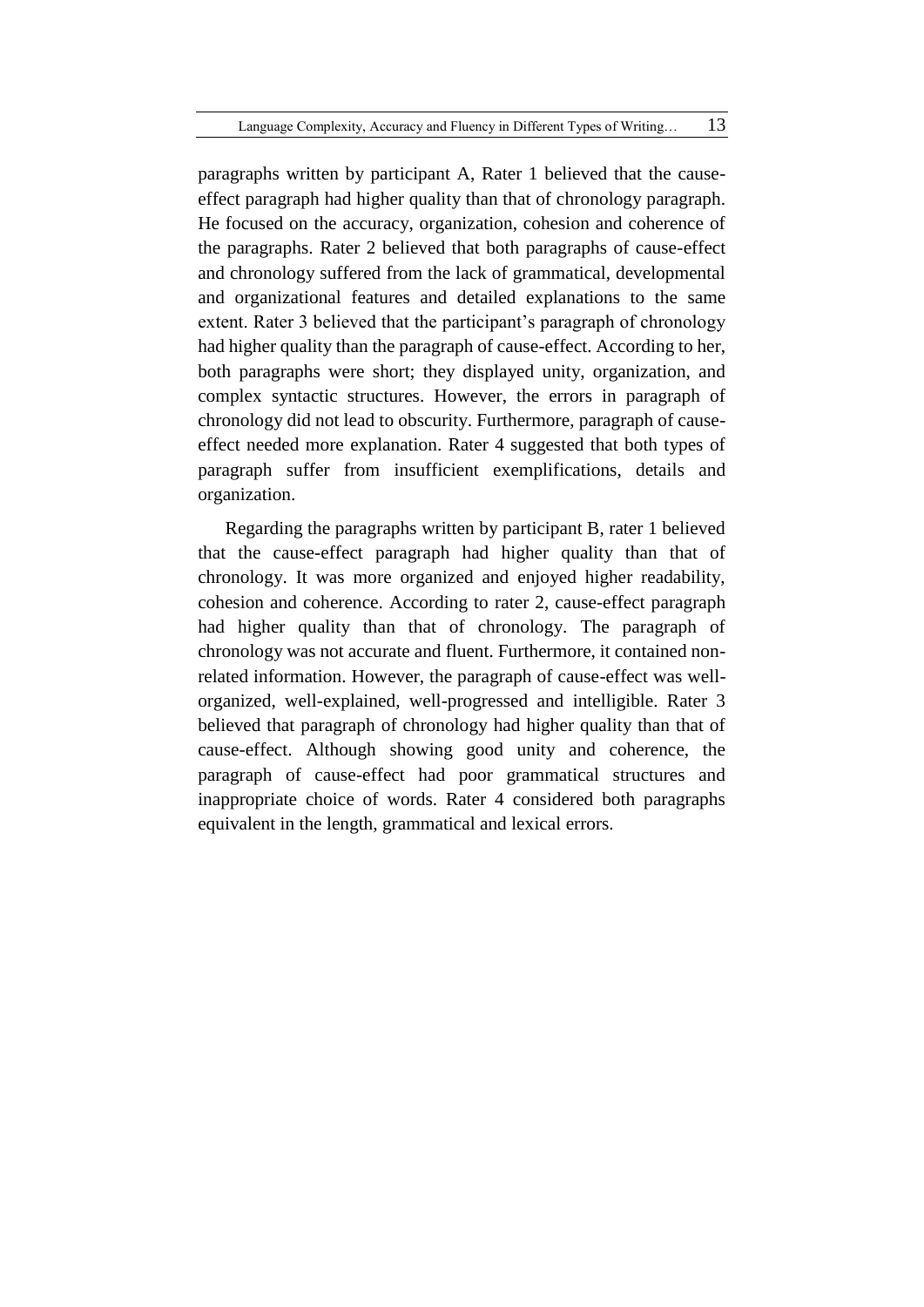| Writing features                           | Type<br>of<br>paragraph | Participant<br>A | B            | $\mathcal{C}$ | D            | E     | F     |
|--------------------------------------------|-------------------------|------------------|--------------|---------------|--------------|-------|-------|
| Fluency                                    |                         |                  |              |               |              |       |       |
| words<br>Average<br>per text               | Chronology              | 79               | 154          | 124           | 158          | 208   | 188   |
|                                            | Cause-effect            | 91               | 137          | 157           | 153          | 149   | 118   |
| Average T-units<br>per text                | Chronology              | $\overline{7}$   | 13           | 12            | 18           | 15    | 19    |
|                                            | Cause-effect            | $\overline{7}$   | 8            | 11            | 8            | 12    | 10    |
| Average clauses<br>per text                | Chronology              | 9                | 15           | 14            | 18           | 17    | 22    |
|                                            | Cause-effect            | 8                | 8            | 11            | 14           | 17    | 12    |
| Complexity                                 |                         |                  |              |               |              |       |       |
| Clauses per T-<br>unit                     | Chronology              | 1.28             | 1.15         | 1.66          | $\mathbf{1}$ | 1.41  | 1.15  |
|                                            | Cause-effect            | 1.14             | $\mathbf{1}$ | $\mathbf{1}$  | .75          | 1.54  | 1.2   |
| Dependent                                  | Chronology              | 22.22            | 13.33        | 14.28         | $\mathbf{0}$ | 29.41 | 13.63 |
| Clauses                                    | Cause-effect            | 12.5             | 25           | $\Omega$      | 42.85        | 35.29 | 16.66 |
| Percentage                                 |                         |                  |              |               |              |       |       |
| Accuracy                                   |                         |                  |              |               |              |       |       |
| free<br>$T -$<br>Error<br>units percentage | Chronology              | 71.42            | 76.92        | 50            | 77.77        | 53.33 | 57.89 |
|                                            | Cause-effect            | $\overline{0}$   | 37.5         | 72.72         | 62.5         | 66.66 | 60    |
| free<br>Error<br>clauses<br>percentage     | Chronology              | 77.77            | 80           | 57.14         | 77.77        | 58.82 | 59.09 |
|                                            | Cause-effect            | 12.5             | 37.5         | 72.72         | 78.57        | 76.47 | 66.66 |

Table 4. Fluency, complexity and accuracy features in paragraphs of chronology and cause-effect written by six EFL learners

Concerning the paragraphs written by participant C, rater 1 believed that the score of cause-effect paragraph was higher than that of chronology. Although both paragraphs had the same level of accuracy and organization, that of cause-effect had more cohesion, coherence and readability. Rater 2 believed that the paragraph of chronology had higher quality than that of cause-effect. It had more coherence and cohesion. Furthermore, the idea was more explained. Rater 3 believed that the score of paragraph of cause-effect was higher than that of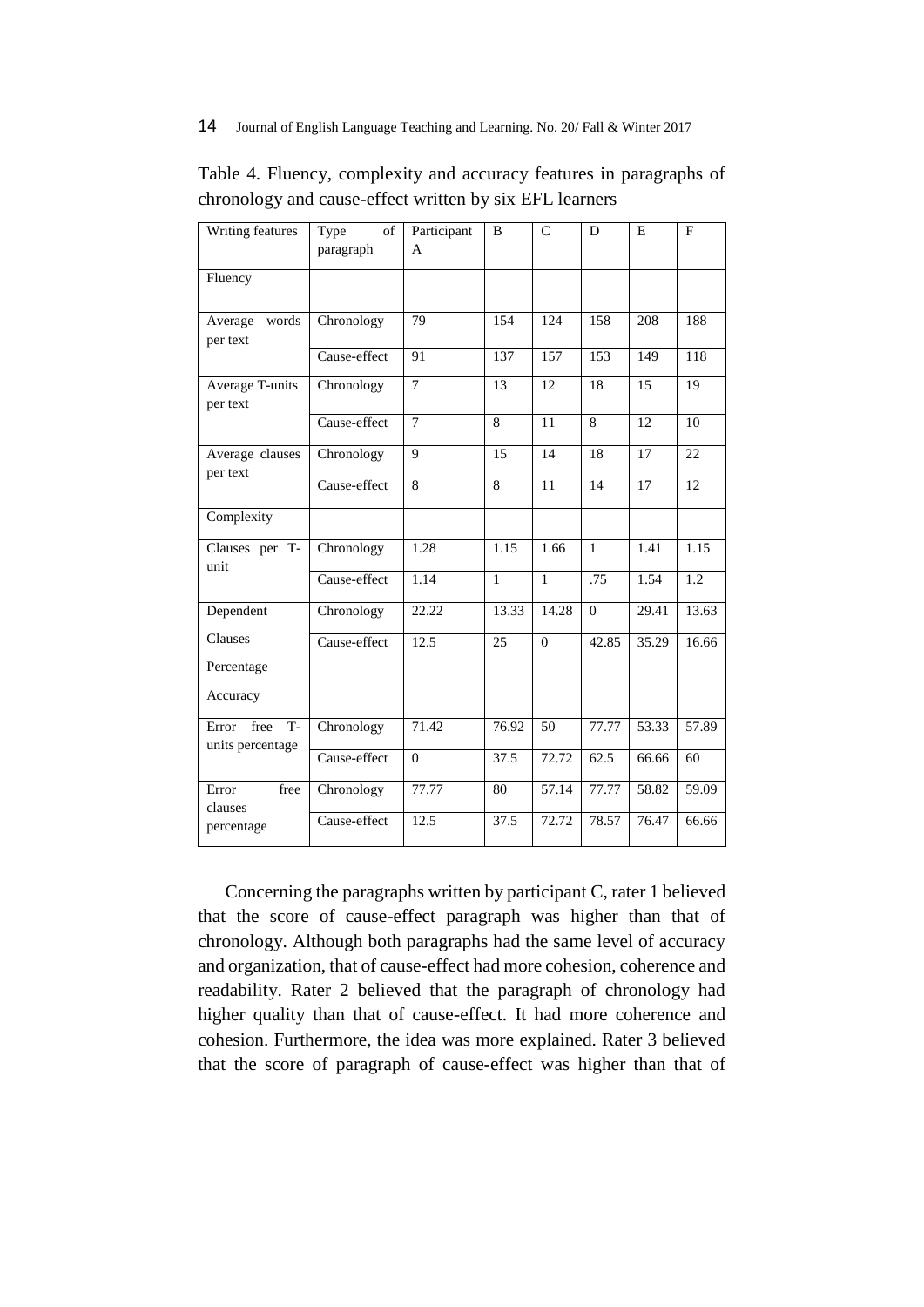paragraph of chronology. It had more coherence, unity and complex structures. Rater 4 suggested that the paragraph of cause-effect was higher than that of chronology. It displayed more unity and coherence.

As for the paragraphs written by participant D, rater 1 believed that the score of cause-effect paragraph was higher than that of chronology. Although both paragraphs had the same level of accuracy, readability, cohesion and coherence, the paragraph of cause-effect was more organized. According to rater 2, both paragraphs had equal scores. They were equally fluent and accurate. They had coherence, cohesion and appropriate explanations. Rater 3 believed that the paragraph of causeeffect had higher quality than that of chronology. Although the paragraph of chronology was well organized, coherent and complex syntactically, it needed more details and more elaboration. Furthermore, the paragraph of cause-effect had more cohesion, supporting ideas, coherence, unity and organization. It contained less grammatical errors. According to rater 4, both paragraphs had equal scores. They were well organized. They displayed unity, coherence and cohesion.

Concerning the paragraphs written by participant E, rater 1 believed that the score of cause-effect paragraph was higher than that of chronology. The paragraph of cause-effect was more organized and had more accuracy, readability, cohesion and coherence. Although it was shorter, it followed the mechanics of writing more. According to rater 2, both paragraphs had equal scores. They contained errors. Furthermore, they lacked coherence, cohesion and sufficient explanations. Rater 3 believed that the paragraph of cause-effect had higher quality than that of chronology. The paragraph of chronology lacked cohesion, appropriate organization and intelligibility. Although it was long, it contained redundant words and structures and ambiguity. The paragraph of cause-effect contained inappropriate words, grammatical structures and run on sentences. However, it was wellorganized. According to rater 4, both paragraphs had equal scores. They consisted of limited topic development, inadequate organization and errors.

As for the paragraphs written by participant F, rater 1 believed that the score of cause-effect paragraph was higher than that of chronology.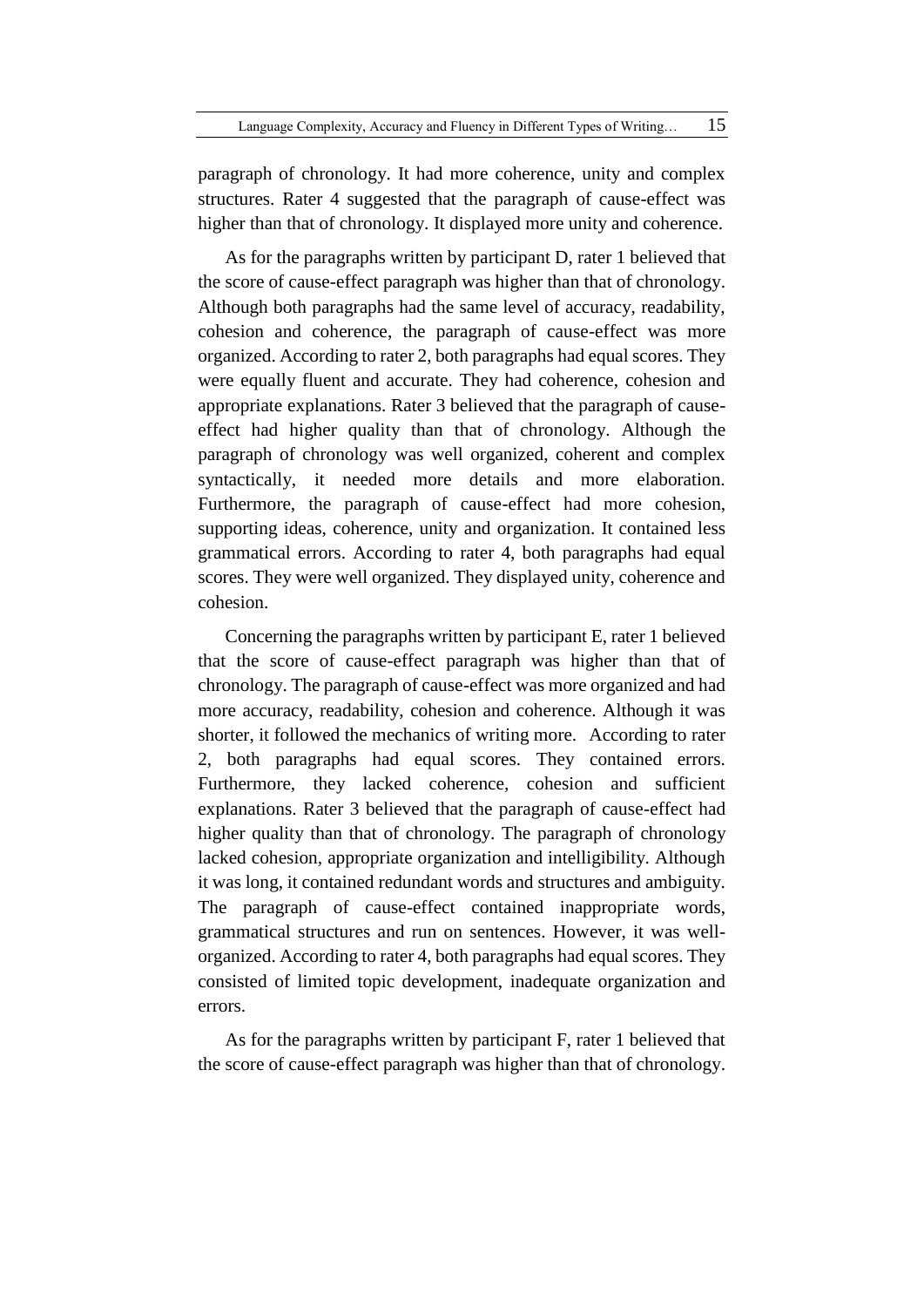The paragraph of cause-effect was more accurate and readable. According to rater 2, both paragraphs had equal properties. They lacked well organization, accuracy, detailed explanations. Rater 3 suggested that the score of paragraph of cause-effect was higher than that of paragraph of chronology. The paragraph of chronology provided explanation and exemplification. However, it lacked coherence, grammatical and lexical accuracy. According to her, although paragraph of cause-effect contained obscure syntactic structures and was less-organized, it was more coherent, and contained more explanations. Rater 4 believed that the score of paragraph of chronology was higher than that of cause-effect. It was more organized. Furthermore, it had more unity, coherence and cohesion.

#### **Discussion**

The present study aimed at investigating varieties of CAF features in two types of paragraph (chronology and cause-effect). It further aimed at seeing whether raters notice such features in assigning scores to written products. The findings of the statistical analysis suggested that the choice of type of paragraph affects the measures of fluency and accuracy of writing. The findings of the study do not support what Freeman (2009) and Skehan (2003) believe in terms of limited attention resources. They believe that one cannot attend to all aspects of language such as CAF features at the same time. Thus, there is a trade-off between these different aspects. In other words, if one pays attention to the fluency, he cannot dedicate the same level of attention to the accuracy or complexity as well. However, in the present study learners could pay attention to both accuracy of form and fluency in paragraphs of chronology. This discrepancy may be attributed to the effect of the type of paragraphs in the written performance of the learners. It might also be related to the effect of the organization of paragraphs, since the two types of paragraphs were of different types of paragraph organization. Paragraphs of chronology had time organization and paragraphs of cause-effect had listing organization. Ghabanchi and Alavi (2011) pointed to the effect of paragraph organization on the written productions.

The result of the study is consistent with those of Shiriyan and Nejadansari (2014) and Seyyedi, et. al. (2014) who showed that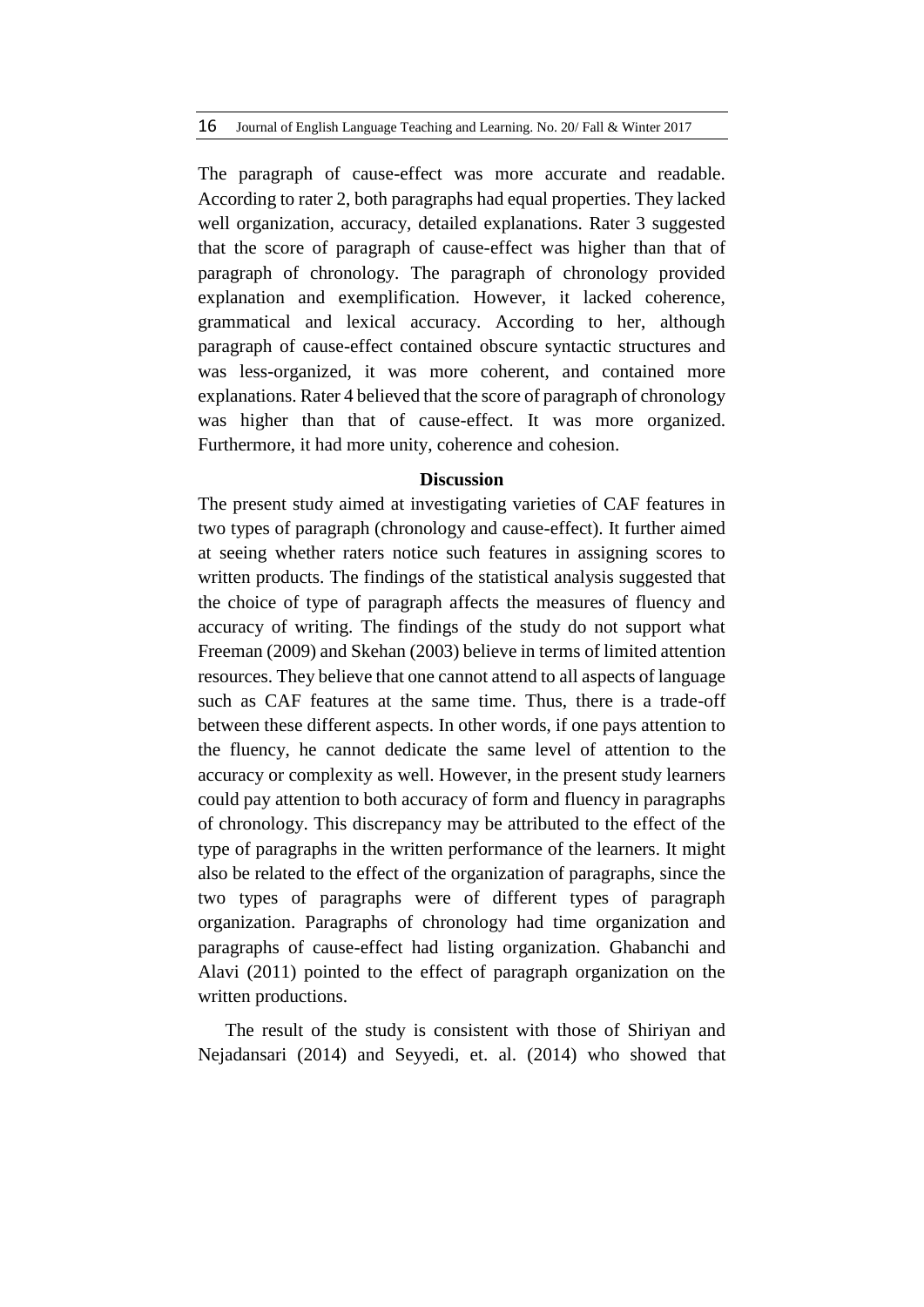literature-based topics lead to more fluent and accurate second language oral production. However, such activities did not affect the text complexity. They argued that as these activities deal with emotion and feeling, learners have fewer problems in comparison to other activities. And as Skehan (2009) proposed tasks which are more familiar to the learners and whose structures are clear, such as presenting personal information, lead to higher accuracy and fluency than complexity. In this study, similar results were obtained. Learners outperformed in paragraphs of chronology in terms of fluency and accuracy. The paragraphs of cause-effect present less fluency, since they deal with factual content and require the test takers to present new topics (Leaper & Riazi, 2013).

The results can also be related to the concepts of task reasoning demand mentioned in Ismail, et. al. (2012) and planning demands mentioned in Favart and Chanquoy (2007). Paragraphs of cause-effect require learners to reason, explain causations and give justifications. So, they present more task reasoning and planning demands in comparison to paragraphs of chronology. Learners should access their schemata, choose the relevant information, build on the knowledge through interaction with other learners, talk about their preferences and their emotions, argue and reason, justify their arguments, and provide causeeffect relationships. So, these tasks show less grammatical accuracy.

The qualitative phase of the study focused on whether the raters notice such features in the writing samples while rating or not. The two paragraphs produced by the participant A had some noticeable differences in terms of the three features. While the cause-effect paragraph was a bit longer and enjoyed less complexity in terms of ratio of dependent clauses, the basic difference between the two types of paragraphs referred to the accuracy feature. The chronology paragraph was produced with much higher levels of accuracy as indicated in Table 4. Among the four raters, three of them (rater 1, 2, 3) considered the feature of accuracy in their ratings. Rater 4 totally ignored it. Although three raters considered accuracy in their ratings, just one rater (rater 3) correctly considered it as a distinctive factor in assessing paragraphs of chronology and cause-effect. Rater 3 considered not only the errors, but also the intelligibility of the erroneous structures, and assigned higher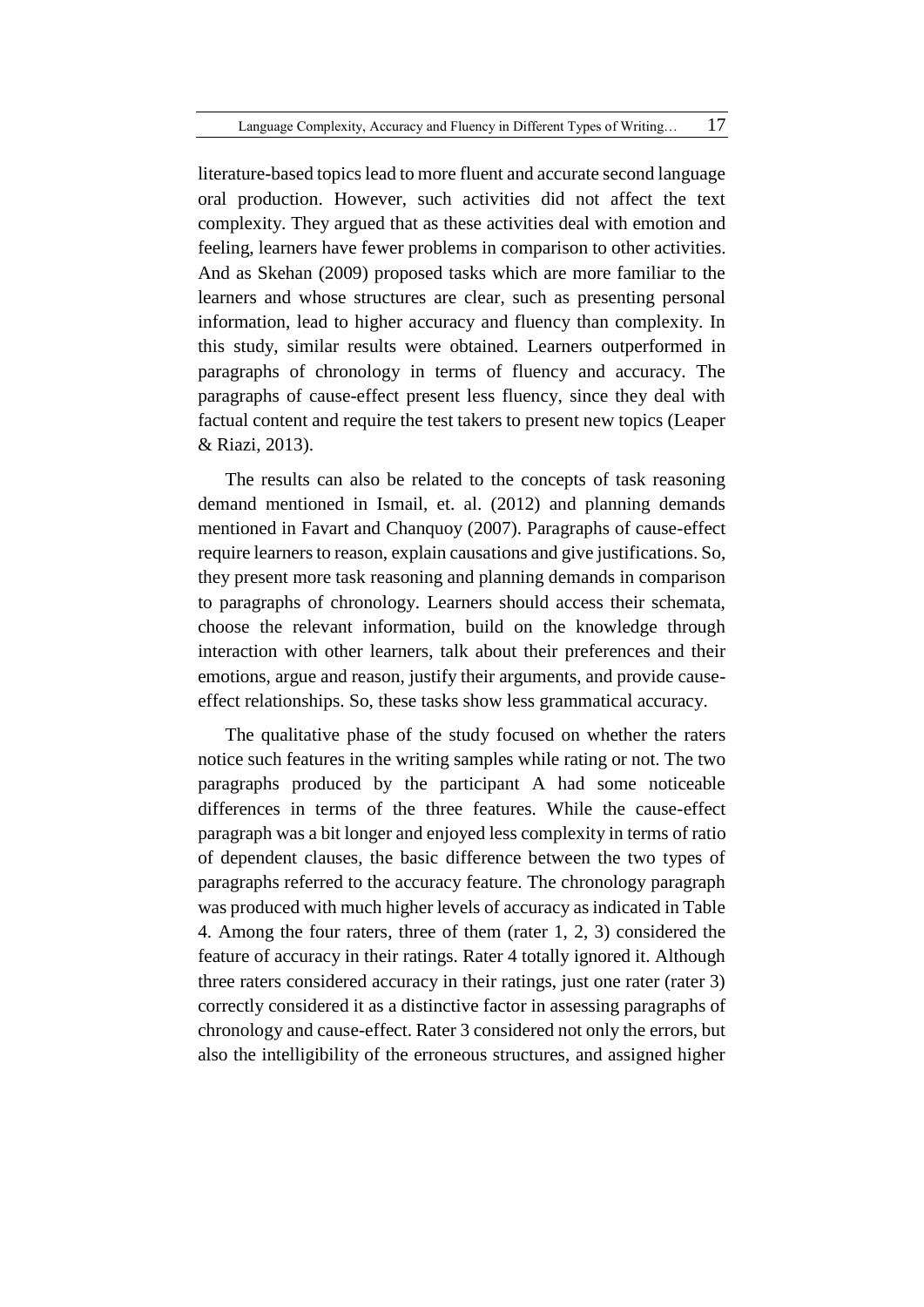score to the chronology paragraph because of higher accuracy. However, raters 2 and 4 assigned the same scores to both paragraphs and considered them to be the same in terms of different features. More interesting is the fact that the first rater thought that the paragraph of cause-effect was even more accurate (exactly the opposite of what the features in Table 4 indicate).

Concerning the paragraphs written by the participant B, Table 4 indicates that the chronology paragraph enjoys higher quality in all the three features and more particularly in the accuracy feature. However, only rater 3 partially noticed this difference and assigned a higher score to this paragraph. This rater mentioned that the cause-effect paragraph enjoyed less complexity, and failed to focus on differences in terms of the other features especially accuracy which is noticeably different in the two paragraphs. The other three raters were totally off-tarck and failed to notice the differences depicted between the two paragraphs. Rater 4 considered the two paragraphs to be similar, and Raters 1 and 2 considered the cause-effect paragraph to be better.

With regard to the paragraphs written by the participant C, Table 4 indicates that while the cause-effect paragraph was a bit longer in terms of the average words per text and enjoyed more accuracy, the basic difference between the two types of paragraphs referred to the complexity feature. The chronology paragraph was produced with much higher levels of complexity as indicated in Table 4. Three of the raters (rater 1, 3, 4) considered the quality of cause-effect paragraph as higher than that of chronology. Just one rater (rater 3) considered complexity as a differentiating feature in two paragraphs. However, she thought that the paragraph of cause-effect was more complex (exactly the opposite of what the features in Table 4 indicate). The other three raters totally ignored this feature.

Considering the paragraphs written by the participant D, Table 4 indicates that while the chronology paragraph was a bit longer and enjoyed a bit more accuracy in terms of error free T-units percentage, the basic difference between the two types of paragraphs referred to the complexity feature. The cause-effect paragraph was produced with much higher levels of complexity in terms of dependent clauses percentage as indicated in Table 4. Two of the raters (rater 1, 3) believed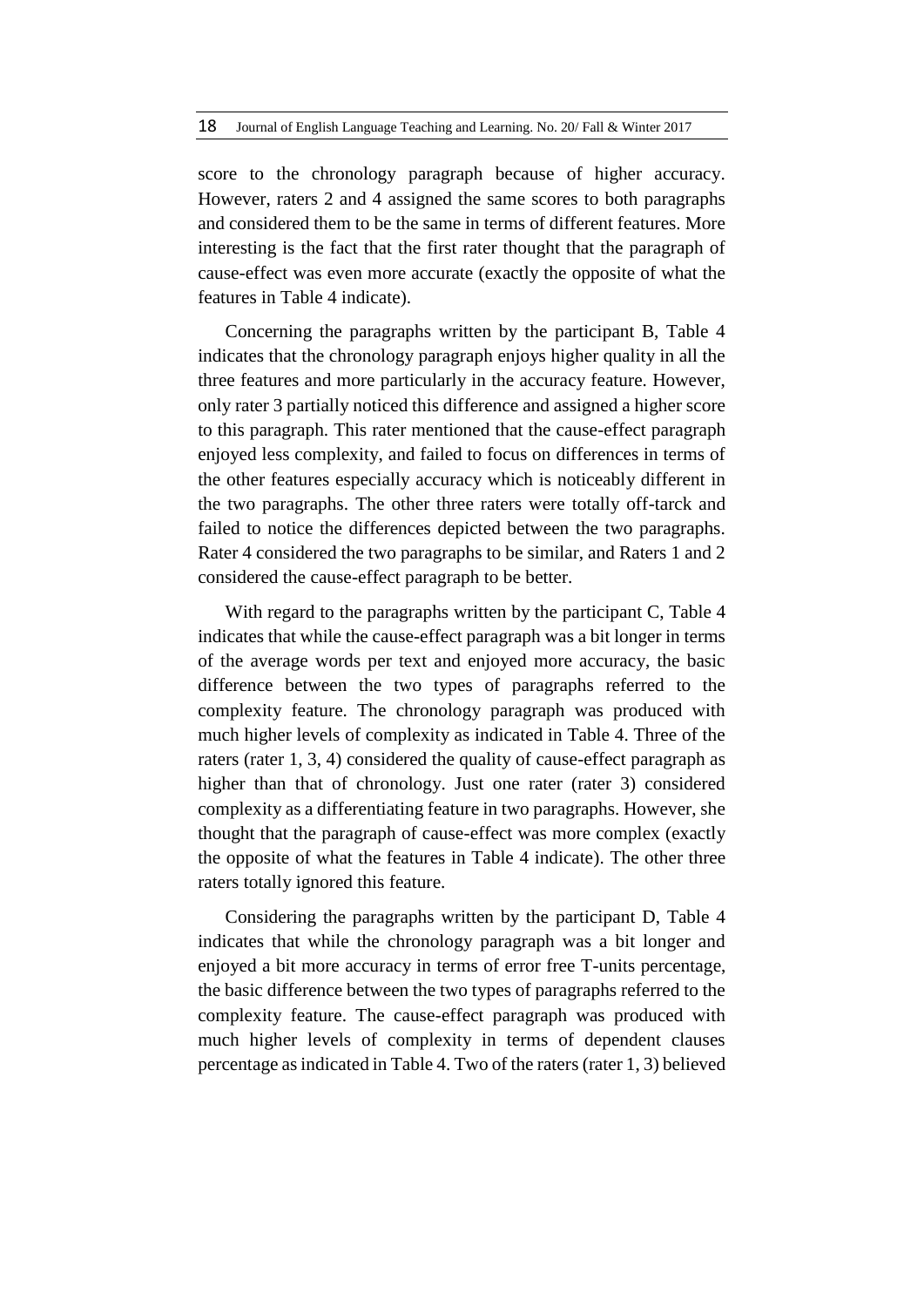that the paragraph of cause effect was of higher quality than that of chronology. Raters 2 and 4 assigned the same scores to both paragraphs and considered them to be the same in terms of different features. Just rater 3 considered complexity feature in her decision making. However, she thought that paragraph of chronology was more complex (exactly the opposite of what the features in Table 4 indicate).

Concerning the paragraphs written by the participant E, Table 4 indicates that while the cause-effect paragraph was a bit more complex and a bit more accurate, the basic difference between the two types of paragraphs referred to the fluency feature. The chronology paragraph was produced with much higher levels of fluency as indicated in Table 4. Two of the raters (rater 1, 3) believed that the paragraph of cause effect was of higher quality than that of chronology. Raters 2 and 4 considered the two paragraphs to be similar. Although three raters (rater 1, 2, 3) considered fluency in their ratings, just two raters (rater 1, 3) correctly considered it as a distinctive factor in assessing paragraphs of chronology and cause-effect.

With respect to the paragraphs written by the participant F, Table 4 indicates that while the cause-effect paragraph was a bit more complex and a bit more accurate, the basic difference between the two types of paragraphs referred to the fluency feature. The chronology paragraph was produced with much higher levels of fluency as indicated in Table 4. There was no consensus among raters regarding the overall quality of the paragraphs. Rater 1 and 3 considered the quality of paragraph of cause-effect as higher in comparison to that of chronology. Rater 2 believed that two paragraphs were similar. Finally, rater 4 believed that the paragraph of chronology had higher quality. As for considering fluency as a feature in two paragraphs, raters 2 and 3 did it. However, rater 2 didn't consider it as a distinctive feature.

To summarize, some raters did not notice CAF features in assessing the paragraphs. They considered two paragraphs as similar. Although some raters considered these feature as distinctive in assessing paragraphs, they considered them exactly the opposite of the actual features the paragraphs. Only, a limited number of raters noticed the features partially.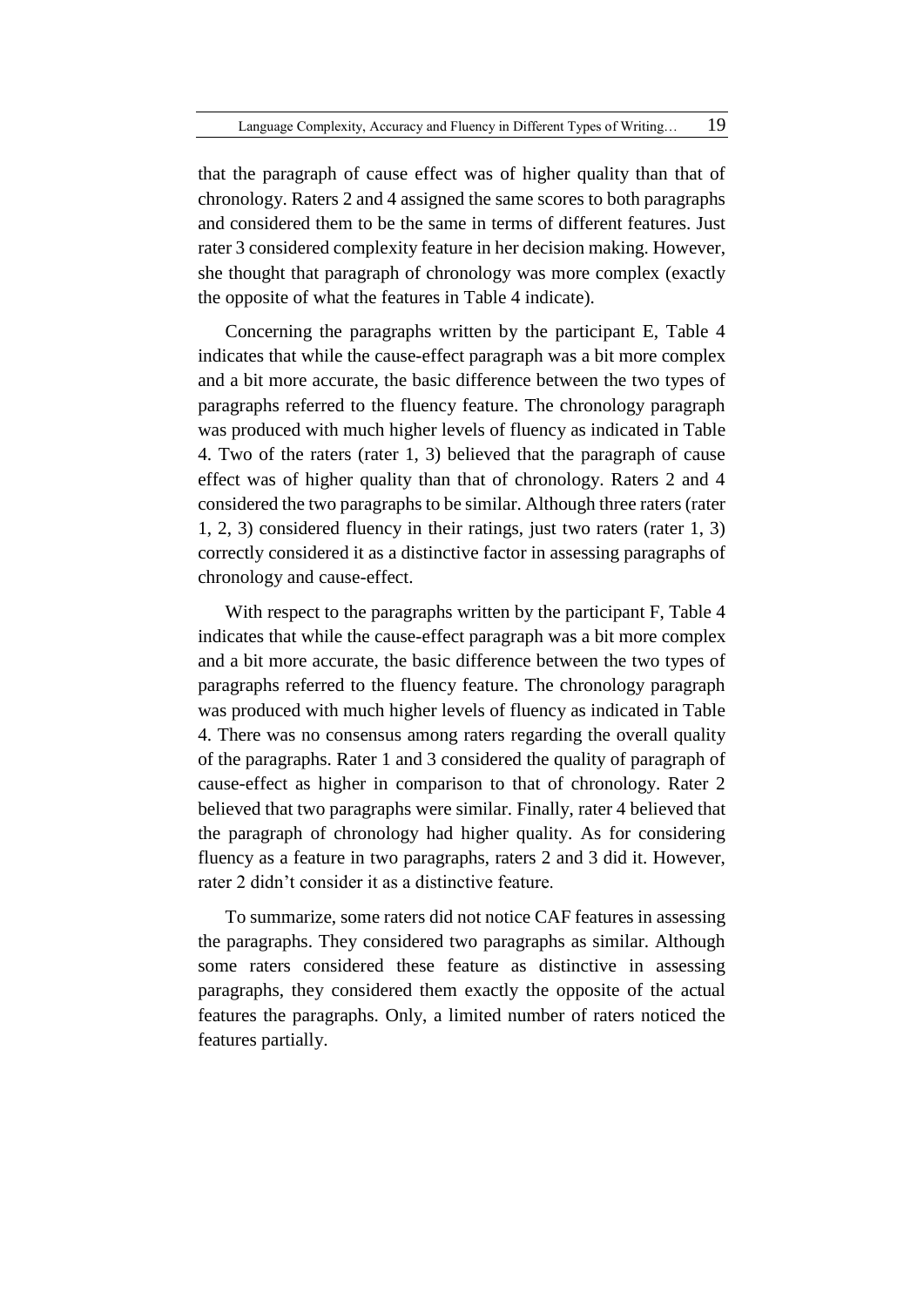#### **Conclusion and Implications**

The purpose of the present study was to provide an insight into the effects of the types of paragraphs (chronology and cause-effect) on the CAF measures of EFL learners' written performance. The findings indicated that the participants performed significantly better in paragraphs of chronology than paragraphs of cause-effect in terms of fluency and accuracy. However, the analysis of complexity measures revealed that there was no difference between the two types of paragraphs, and any probable difference was the function of chance alone. It can be concluded that the choice of the type of paragraphs affects the quality of learners' performance in terms of complexity, accuracy, and fluency.

In the qualitative phase of the study, almost all of the raters considered cohesion, coherence, organization and unity in rating and assessing the quality of the paragraphs. However, CAF features of the paragraphs were ignored by some raters. Furthermore, among the raters who considered the CAF features of the paragraphs, some of them were not consistent in considering the features in their decision making on the quality of the paragraphs. As an example, rater 1 considered accuracy in examining the paragraphs of participant A, but not those of participant B. Similarly, rater 4 considered accuracy as a factor in evaluating paragraphs of participant B, but not those of participant A. Furthermore, among the raters who considered each of the features of complexity, accuracy, and fluency, some did it incorrectly (their mentioned features were the opposite of the actual features of the paragraphs). In sum, it might be concluded that raters consider more general features (cohesion, coherence and unity) in their ratings, and they don't pay sufficient attention to features of complexity, accuracy, and fluency.

In assessing the paragraphs, only one rater (rater 3) considered CAF features in her ratings, although among her ratings, two were the opposite of the actual qualities of the paragraphs. It is interesting to know that this rater had not taught writing, and was not familiar with TOEFL or similar standard rating scales. It seems that more experienced raters (in comparison to less experienced ones) consider general features rather than CAF in their ratings.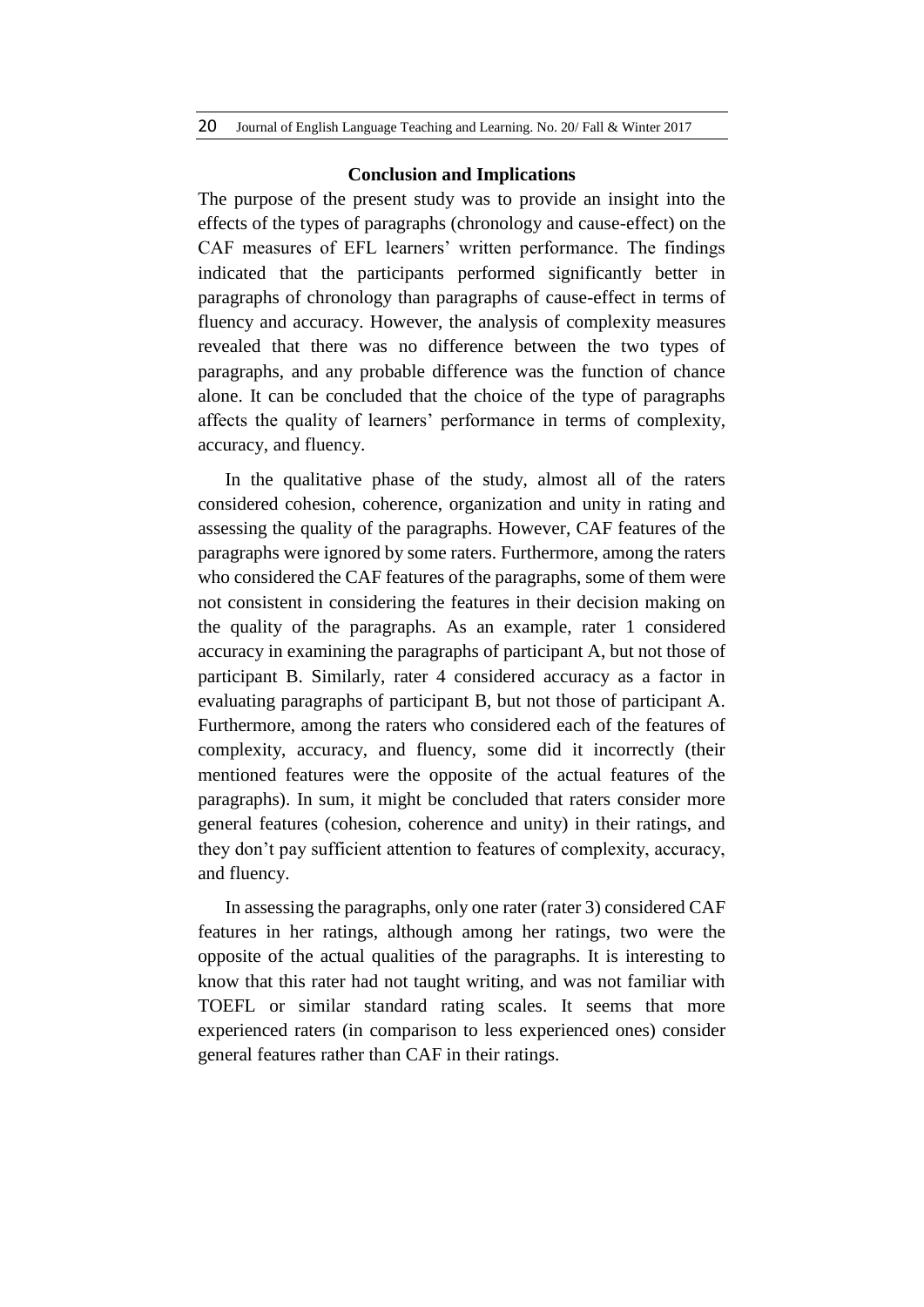The study has some implications for material developers, teacher educators and teachers. Material developers should pay attention to the difference in the emerging patterns of CAF features across different types of paragraphs. They can devote supplementary parts and activities in the books for introducing the paragraph types in which learners show lower patterns of CAF features in students' performances. Teacher educators should make teachers aware of the emerging difference in the CAF features of students' performances across different types of paragraphs. In writing courses, teachers can plan to devote the sufficient amount of time required to present different types of paragraphs.

There are some suggestions for further studies. First, this study is conduced considering just one level of proficiency (intermediate). Other studies can investigate the CAF features in different types of paragraphs across learners with different proficiency levels. Second, one study can compare the performance of native speakers and nonnative speakers in language performance in terms of complexity, accuracy, and fluency. Third, one study can investigate the effect of planning on the CAF features of different types of paragraphs. That is, one can investigate whether planning makes any difference in the estimating the three concepts in different types of paragraphs. Fourth, one study can investigate the features that raters consider while rating the paragraphs.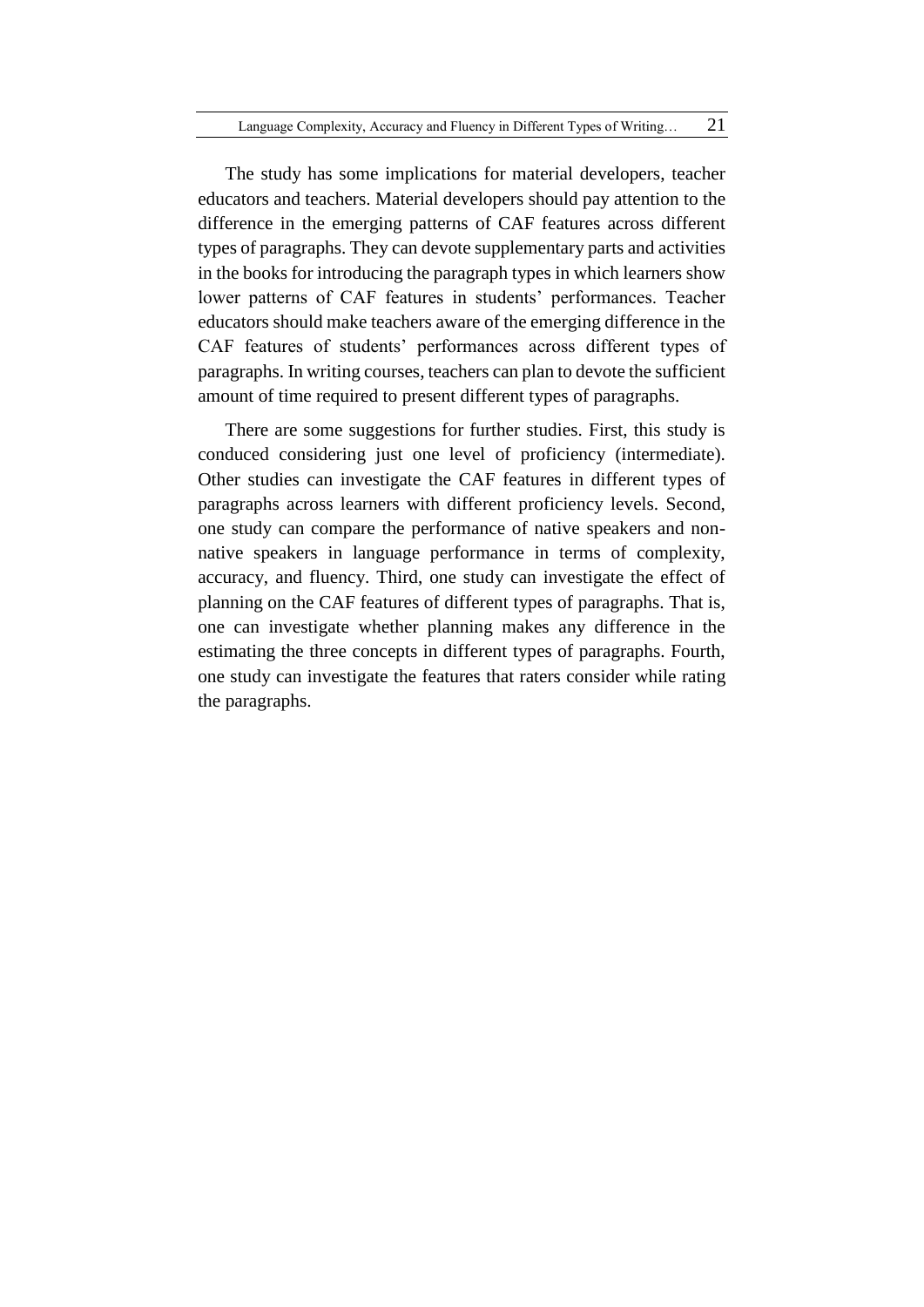#### **References**

- Ary, D., Jocabs, L., C., & Sorensen, C., K. (2016). *Introduction to research in education*. New York: Cengage Learning.
- Brumfit, C. J. (1984). *Communicative methodology in language teaching.* Cambridge: Cambridge University Press.
- Cohen, J.W. (1988). *Statistical power analysis for the behavioral sciences*  (2nd edn). Hillsdale, NJ: Lawrence Erlbaum Associates.
- Crookes, G. (1989). Planning and interlanguage variability. *Studies in Second Language Acquisition, 11*, 367‐383.
- Ellis, R. (2003). *Task-based language learning and teaching*. Oxford: Oxford University Press.
- Ellis, R. (2008). *The study of second language acquisition (2nd edition*). Oxford: Oxford University Press.
- Ellis, R. and G. Barkhuizen. (2005). *Analysing learner language.* Oxford: Oxford University Press.
- Favart, M., & Chanquoy, L. (2007). Cohesion devices as crucial tools of text composition: A comparison between 5th graders and expert adults. *Langue Française, 155*(3), 51-58.
- Foster, P., & Skehan, P. (1996). The influence of planning and task type on second language performance. *Studies in Second Language Acquisition*, *18*(3), 299-323.
- Foster, P. & Tavakoli, P. (2009). Native speakers and task performance: comparing effects on complexity, fluency, and lexical diversity. *Language Learning*, *59*(4), 866–896.
- Gan, Z. (2010). Interaction in group oral assessment: A case study of higherand lower-scoring students. *Language Testing*, *27*(4), 585–602.
- Iwashita, N., Brown, A., Mcnamara, T.& O'hagan, S. (2008). Assessed levels of second language speaking proficiency: How distinct? *Applied Linguistics, 29*(1), 24–49.
- Ismail, L., Samad, A., Eng. W. & Noordin, N. (2012). Effects of task reasoning demand and task condition on learner written output in ESL classrooms. *International Journal of Education, 4*(4), 157-175.
- Ghapanchi, Z & Alavi Z. S. (2011). The relation between paragraph organization and the topic progression used in English paragraphs selected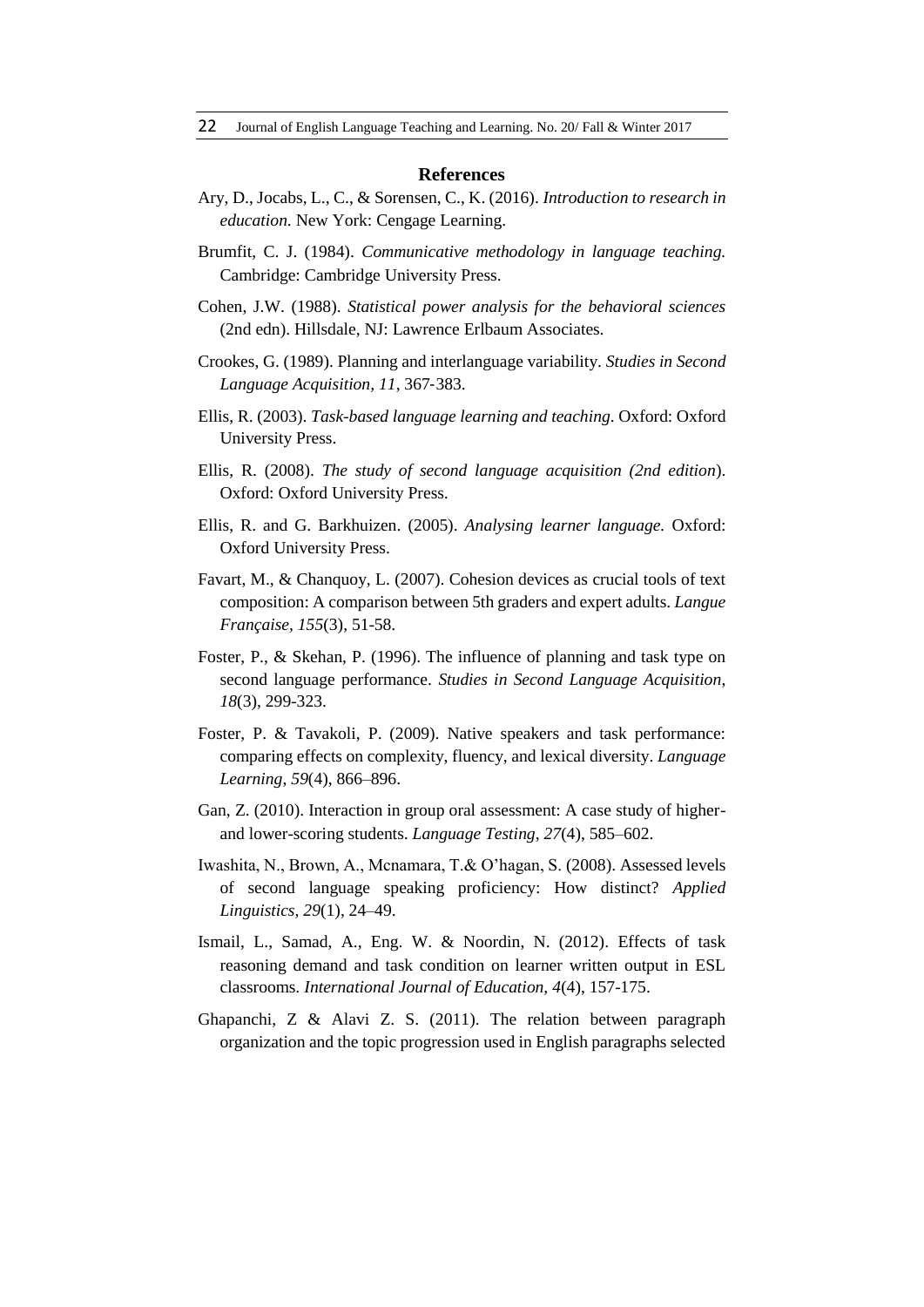from native books on teaching writing*. Iranian EFL Journal, 7*(3), *243- 253.* 

- Kormos, J., & Dénes, M. (2004). Exploring measures and perceptions of fluency in the speech of second language learners*. System*, *32*, 145‐164.
- Larsen-Freeman, D. (2006). The emergence of complexity, fluency, and accuracy in the oral and written production of five Chinese learners of English. *Applied Linguistics*, *27*(4), 590–619.
- Larsen-Freeman, D. (2009). Adjusting Expectations: The study of complexity, accuracy, and fluency in second language acquisition. *Applied Linguistics*, *30*(4), 579–589.
- Leaper, D. & Riazi, M. (2014).The influence of prompt on group oral tests. Language Testing, 31(2), 1–28.
- Mehnert, U. (1998). The effects of different lengths of time for planning on second language performance. *Studies in Second Language Acquisition*, *20*, 83‐108.
- Rezazadeh, M., Tavakoli, M. & Eslami, A. (2011). The role of task type in foreign language written production: Focusing on fluency, complexity, and accuracy. *International Education Studies, 4*(2), 169-176.
- Robinson, P. (2005). Cognitive complexity and task sequencing: Studies in a componential framework for second language task design*. IRAL, 43*, 1-32.
- Seyyedi, K., Ismail, S., & Mohamed, A. (2014). The Effect of Task Structure on Second Language Learner's Narrative Writing Performance. *Journal of Foreign Languages, Cultures and Civilizations*, *2*(1), 41-53.
- Schneider, M., and Connor, U. (1991). Analyzing topical structure in ESL essays: Not all topics are equal. *Studies in Second Language Acquisition*, *12*, 411-427.
- Shiriyan, Z. & Nejadansari, D. (2014). The effect of literature-response activities on the complexity, accuracy, and fluency of Iranian EFL learners' L2 oral productions. *Journal of Applied Linguistics and Language Research, 1*(2), pp. 12-26.
- Skehan, P. (1989). *Individual differences in second language learning*. London: Edward Arnold.
- Skehan, P. (1998). *A cognitive approach to language learning.* Oxford: Oxford University Press.